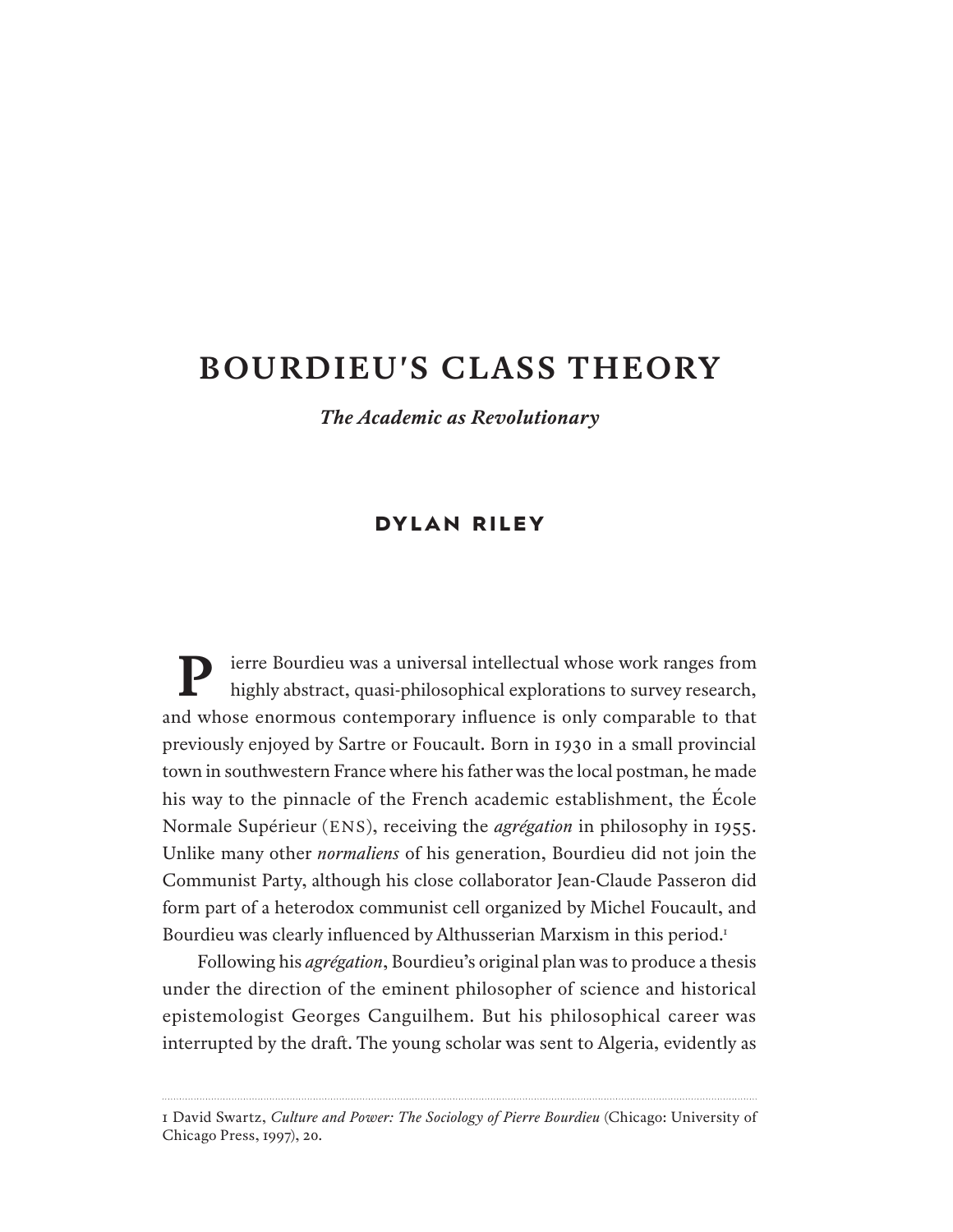punishment for his anticolonial politics,<sup>2</sup> where he performed military service for a year and subsequently decided to stay on as a lecturer in the Faculty of Letters at Algiers.<sup>3</sup>

Bourdieu's Algerian experience was decisive for his later intellectual formation; here he turned away from epistemology and toward fieldwork, producing two masterful ethnographic studies: *Sociologie de l'Algérie* and *Esquisse d'une théorie de la pratique*. The young scholar's opposition to the Algerian war, however, put him in danger, and in 1959 he returned to France, assuming a post as a teaching assistant to Raymond Aron in 1961. 4

In 1964 Aron called on Bourdieu to administer his Ford Foundation– funded Center for Historical Sociology, and in the following years Bourdieu gathered around himself a Pleiades of collaborators (Luc Boltanski, Yvette Delsaut, Claude Grignon, Jean-Claude Passeron, and Monique de Saint-Martin) who would help him establish an extraordinarily powerful and productive school. During this period Bourdieu turned his attention to the French educational system, producing (with Jean-Claude Passeron) a pair of works on the reproductive function of education: *Les héritiers, les etudiants, et la culture* and *La reproduction*.

Bourdieu broke with Aron in 1968 in response to the latter's conservative condemnation of the student protests of that year. During the later sixties and early seventies, Bourdieu laid the foundations for his dominant position in French sociology, publishing a huge variety of works touching on substantive theoretical and methodological questions. In 1975 he founded the Actes de la Recherche en Sciences Sociales, which became a factory for Bourdieu's own work and that of his students. By the late seventies and early eighties, his major mature works had appeared: *La distinction: critique sociale du judgement, Homo academicus, La noblesse état*, and *Les règles de l'art*, among many others.

During the 1990s Bourdieu radicalized, becoming the organic intellectual of the *gauche de la gauche*, in which capacity he produced *La misère du monde*, a massive series of interviews documenting the ravages of neoliberalism on the lives of everyday people. Given this intellectual and political profile, it is quite understandable that Bourdieu would be an unavoidable point of

<sup>2</sup> David Swartz, *Symbolic Power, Politics, and Intellectuals* (Chicago: Chicago University Press, 2013), 195.

<sup>3</sup> Swartz, *Culture and Power*, 22.

<sup>4</sup> Swartz, *Symbolic Power,* 196.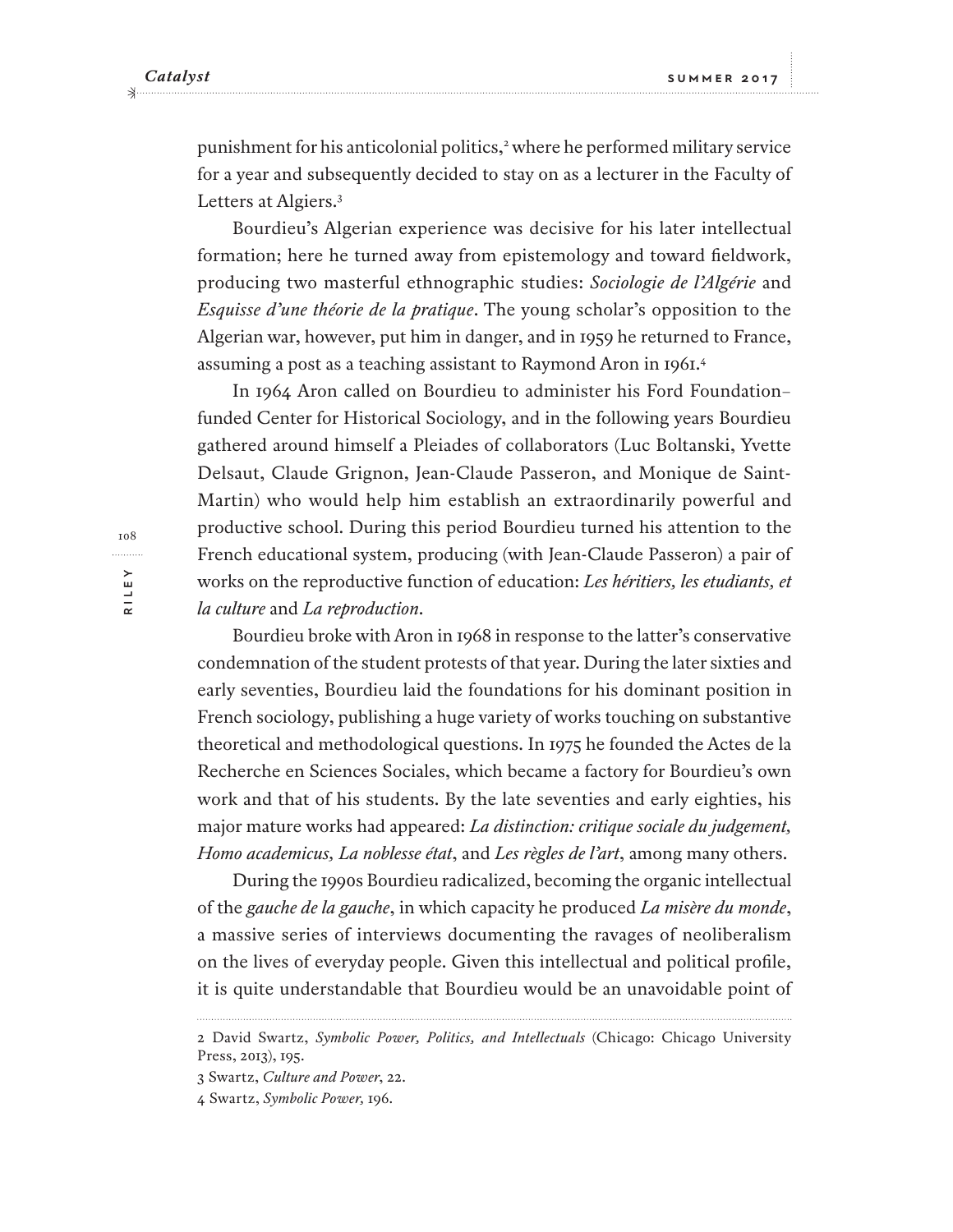**RILEY**

RILE

109

. . . . . . . . .

reference for the contemporary intellectual left: a brilliant and indefatigable sociologist who combines the intellectual sophistication of Lévi-Strauss or Jean-Paul Sartre with the empirical rigor of Anglo-American survey research and ethnography while also carrying on the venerable French tradition of the engaged intellectual, especially toward the end of his life. Indeed, the social theory that he has singlehandedly created is to the contemporary intellectual left what neo-Marxism was to the students of the 1960s.

Distinctively, however, Bourdieu, while attractive to the avant-garde, also appeals to the stolid mainstream of American social science, whose tolerance for French imports is usually quite limited. What explains this strikingly broad appeal? This essay will consider two accounts: the view that Bourdieu's is a grand sociological theory (or what I will refer to hereafer as a macrosociological theory) like those of Marx, Weber, or Durkheim, and a contrasting view that Bourdieu's sociology resonates with the social conditions that characterize elite academics, especially in the United States.

Macrosociological theories are distinguished by their explanatory ambition. In particular they have three characteristics: They link structural divisions in society to observable behaviors; they develop explanations for why, given those divisions, societies can reproduce themselves; and they sketch the processes through which societies change. When successful, these theories thus ofer some account of stratification, reproduction, and social change. Marx's theories of class conflict and mode of production, Weber's sociology of domination, and Durkheim's accounts of the division of labor, anomie, and social solidarity are all macrosociological theories in this sense. Bourdieu's work also presents itself as just such a theory, but a close examination of his work reveals that his explanations are often tautological or weak. Indeed, this essay strongly endorses Philip Gorski's recent claim that "Bourdieu's oeuvre does not contain a general theory of social change."<sup>5</sup> This, I argue, poses a puzzle: If Bourdieu's sociology is largely nonexplanatory, his current popularity cannot be accounted for by the power of its macrosociology.

I then turn to a second account suggesting that Bourdieu's appeal is based on the unmatched ability of his work to articulate the experiences and political

<sup>5</sup> Philip S. Gorski, "Bourdieu as a Theorist of Change," in *Bourdieu and Historical Analysis*, edited by Philip. S. Gorski (Durham, NC: Duke University Press, 2013), 13.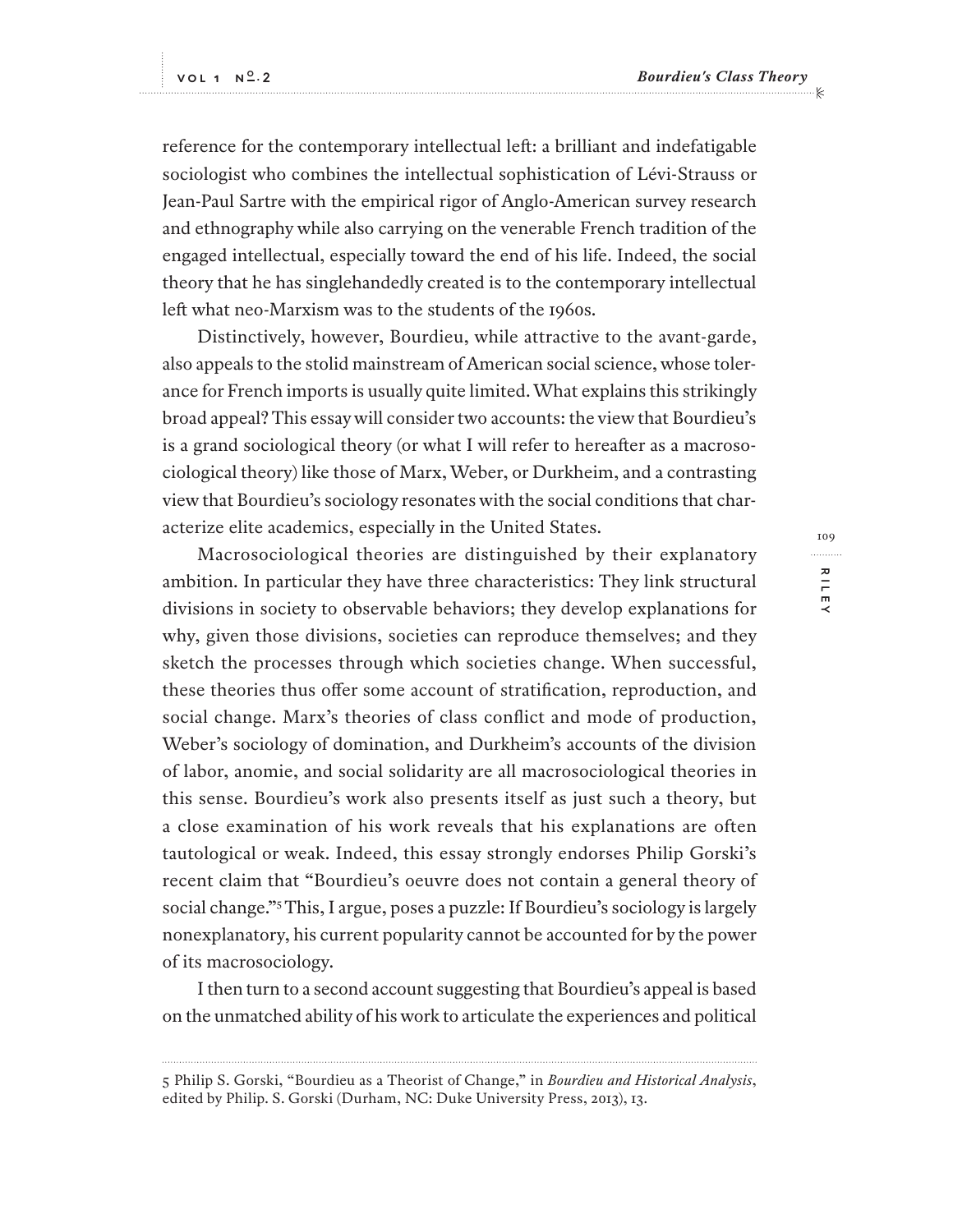hopes of elite academics in the contemporary period. I identify three features of Bourdieu's sociology that render it attractive to this group. First, like network analysis, its basic social ontology resonates with the lived experience of elite academics, who are the main consumers of this social theory. Second, Bourdieu's sociology holds out the possibility of political relevance to an intelligentsia with little organizational link to popular forces. In particular, Bourdieu's account of symbolic power promises a transformation of the social world through a transformation of the categories through which the social world is understood. Social change can thus be achieved without identifying an external nonacademic agent that might carry that change forward. In a period in which such a social agent is far from apparent, the appeal of shortcut politics of this sort is obvious. Third, Bourdieu's sociology ofers a high-powered defense of the privileges of academic life. A considerable part of Bourdieu's political energy was devoted to defending the autonomy of the academy: in an earlier period, its autonomy from politics; in a later period, its autonomy from the economy. His sociology, therefore, can simultaneously appeal to the reformist impulses of sociology's "engaged" wing and the conservative impulses of its professional one.

# **B O U R D I E U ' S S O C I O L O G Y CONSIDERED A S <sup>A</sup> MACROSOCIOLOGICAL THEORY**

Before delving into the analysis, it is necessary to introduce Bourdieu's basic terminology. Although it may seem abstract, it is, unfortunately, indispensable for understanding his work. There are four central concepts in Bourdieu's sociology: capital, habitus, fields, and symbolic power.

*Capital* refers to resources. Bourdieu identifies three main varieties: economic (understood basically as income and ownership), social (basically understood as connections), and cultural (informal education, cultural objects, and credentials). These can be measured in two dimensions: quantity and structure. Thus, particular agents may possess more or less total amounts of capital, and this capital may be structured in different proportions. Accordingly, although two "agents" may have the same total overall amount of capital, one might have a greater proportion of cultural capital and the other of economic capital.<sup>6</sup> Generally, the volume and structure of capital

<sup>6</sup> Rogers Brubaker, "Rethinking Classical Theory: The Sociological Vision of Pierre Bourdieu," *Theory and Society* 14, no. 6 (1985): 745–75, esp. 765–66; Mathieu Hikaru Desan,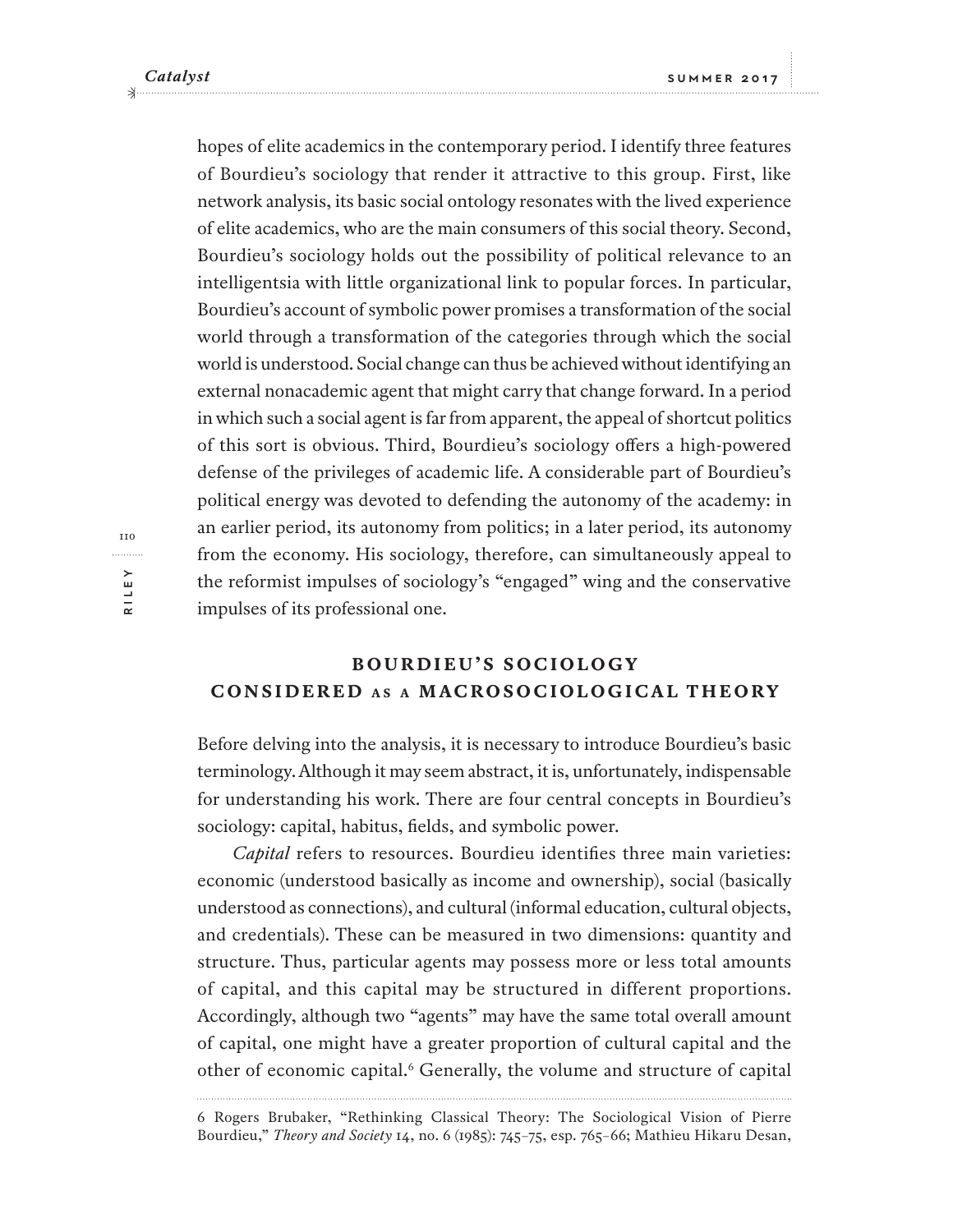determines one's "position in social space" or class position. The primary class division in Bourdieu's scheme is between those with high and low total capital, but within each of these classes there is a further diference between those with a greater proportion of either economic or cultural capital. The concept of capital is thus supposed to provide a map of the main social divisions in contemporary society.

*Habitus* is a set of preconscious dispositions, including tastes, a sense of the self, bodily stances, and, crucially, skills or "practical mastery." The habitus is established primarily in the family, but in "diferentiated" societies the school also plays a key role. In general, habitus produces patterns of behavior that reproduce the social agent in the position he or she currently occupies.<sup>7</sup> More specifically, habitus translates diferent class positions, specified by diferent forms of capital, into observable behavior.

*Fields* are agonistic social games in which agents struggle with one another over some socially defined stake, such as profit or prestige. Although there are an unspecified number of such fields, the economic field, the political field, and the field of cultural production are among the most important. Bourdieu sees social reality as made up fundamentally of fields, and social action as action in fields. The consequences of the general use of this metaphor are profound, and I examine them in detail in the subsequent section.

The final pillar of Bourdieu's sociology is the concept of *symbolic power*. Symbolic power derives from the misrecognition of historically contingent social relations, especially the rules that govern particular fields, as if they were given by nature.<sup>8</sup> This misrecognition of the arbitrary character of the rules that govern fields is a crucial element in Bourdieu's theory of reproduction.

To summarize, Bourdieu's general conceptual scheme is this: one's resources (capital) produce a character structure (habitus) that generates

**TTT RILEY** 111 . . . . . . . . . RILE

<sup>&</sup>quot;Bourdieu, Marx, and Capital: A Critique of the Extension Model," *Sociological Theory* 31, no. 4 (2013): 318–42, esp. 325.

<sup>7</sup> Pierre Bourdieu and Monique de Saint-Martin, "Anatomie du gout," *Actes de la recherche en sciences sociales* 2, no. 5 (1976): 2–81, esp. 18. The fullest definition comes in Pierre Bourdieu, *Esquisse d'une théorie de la practique* (Geneva: Librarie Droz, 1972), 178–79, where Bourdieu writes that habitus is to be "understood as a system of durable and transposable dispositions which, integrating all past experiences, functions in every moment as a matrix of perceptions, appreciations and actions, and makes possible the accomplishment of an infinity of tasks, thanks to analogical transfers of schemes permitting the resolution of problems having the same form." For the notion of habitus as practical mastery, see Pierre Bourdieu, *Pascalian Meditations* (Stanford, CA: Stanford University Press, 1991), 142–46.

<sup>8</sup> Pierre Bourdieu, "Rethinking the State: Genesis and Structure of the Bureaucratic Field," *Sociological Theory* 12, no. 1 (1994): 1–19, esp. 14; see also "Rethinking Classical Theory," 754–55.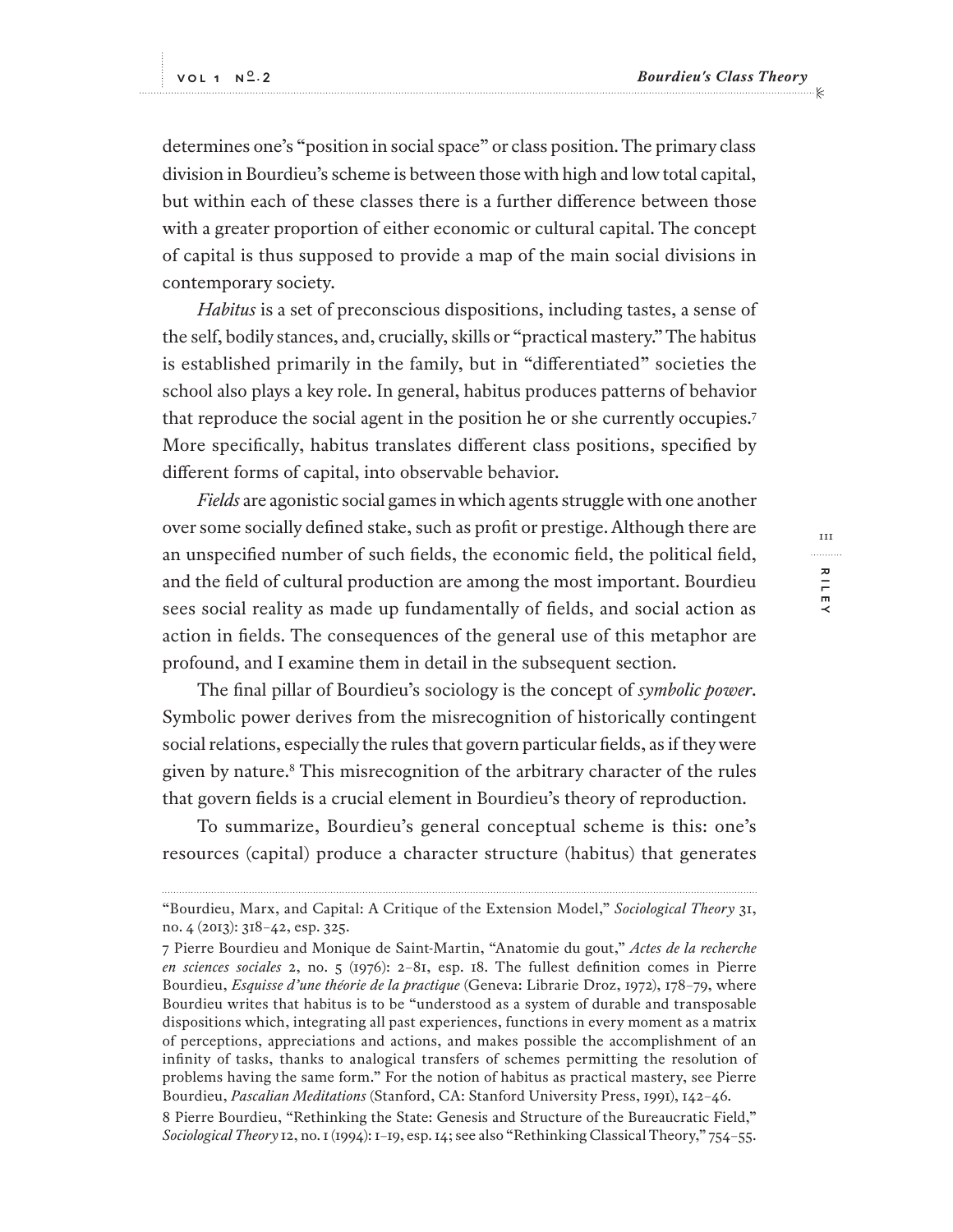particular sorts of behavior in the contexts of particular social games (fields). These contexts are then stably reproduced, because the process that links capital, habitus, and field together is systematically distorted by lay understandings that serve to legitimate the existing unequal distribution of resources (symbolic power). Bourdieu uses these concepts to develop an account of stratification, social reproduction, and social change. His ambition is then to develop a social theory of the same range and power as the classical social theories of Marx, Durkheim, and Weber. Does he succeed?

### **CAPITAL AND H A B I T U S : A NEW THEORY** OF **CLASS**?

One of Bourdieu's fundamental claims is that habitus, understood as a system of dispositions, appreciations, and practical mastery, is the product of class position, and more specifically the product of the volume and structure of capital that agents possess.<sup>9</sup> The habitus is a preconscious framework or "generative mechanism" that operates in an analogous way in a wide variety of different contexts<sup>10</sup> and therefore shapes a huge variety of behaviors. Habitus provides the basic frameworks of cultural tastes; $\mathbf{u}$  it embodies a fund of tacit knowledge<sup>12</sup> and even shapes orientations to the body. As Bourdieu writes, "Habitus produces individual and collective practices, thus history, that conforms to the schemas engendered by history."<sup>13</sup> His claim therefore is that there is a close connection between this deep and powerful schema and class position. Accordingly, it should be possible to demonstrate that difer-

<sup>9</sup> Pierre Bourdieu, *Le sens practique* (Paris: Les Éditions de Minuit, 1980), 93. Here Bourdieu says that habitus is "the product of a determinant class of regularities." In *Distinction: A Social Critique of the Judgement of Taste* (Cambridge, MA: Harvard University Press, 1984), 101, Bourdieu states that "the dispositions … derive from … position in economic space."

<sup>10</sup> Bourdieu, *Distinction*, 101; Bourdieu and Saint-Martin, "Anatomie," 19.

<sup>11</sup> Pierre Bourdieu, *Outline of a Theory of Practice* (New York: Cambridge University Press, 1977), 87. In this text Bourdieu describes the formation of the habitus in a situation without a specialized system of education as "pervasive pedagogic action" that creates "practical mastery." In his later *Pascalian Meditations*, he writes that, "In so far as it is the product of the incorporation of a *nomos*, of the principle of visions and division constitutive of a social order or field, habitus generates practices immediately adjusted to that order, which are therefore perceived by their author and also by others as 'right,' straight, adroit, adequate, without being in any way the product of obedience to an order in the sense of an imperative, to a norm or to legal rules" (143).

<sup>12</sup> There is a good summary in Swartz, *Culture and Power*, 101–102.

<sup>13</sup> Bourdieu, *Le sens practique*, 91.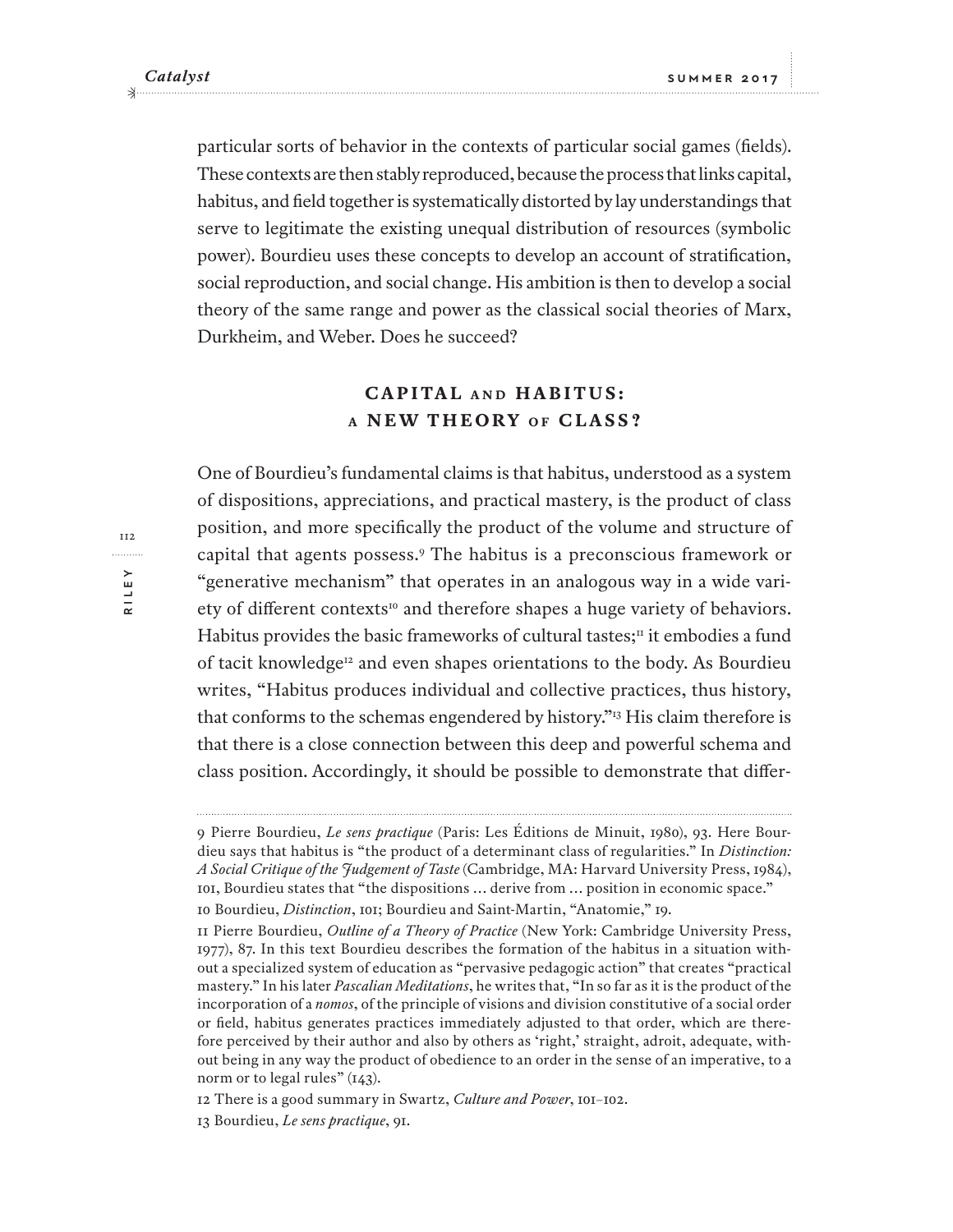ent habitus are the result of diferent "volumes" and "structures of capital" possessed by agents in specific fields.

A privileged empirical domain for studying habitus is taste, because tastes make dispositions and schemas of appreciation tangible. Thus, as a way of empirically demonstrating the connection between class and habitus, Bourdieu attempts to demonstrate a connection between class position and diferences in aesthetic tastes.<sup>14</sup> His work in this area, however, sufers from two problems. Bourdieu fails either to specify either an empirically tractable meaning of the term "class," or to show any compelling evidence for the existence of "habitus" in the sense of a "generative mechanism" that can be applied to numerous domains. This is most evident in the book that many consider to be his masterpiece, *La distinction* (*Distinction*, in English).

One would expect a book about class and taste such as *La distinction* to begin with a conceptualization of class. Bourdieu's general thesis is that the dominant class, defined loosely as consisting of those high in cultural and economic capital, has a "taste for freedom" expressed in its aestheticizing and detached relationship to culture, while the dominated class, consisting of those low in total capital, has a "taste for necessity" expressed in an attachment to concrete and tangible objects.<sup>15</sup> These claims are very ambiguous. One problem is that Bourdieu inflates the notion of class in *La distinction* to such an extent that he undermines its usefulness as a concept for empirical research. Thus, he writes:

Social class is not defined by a property (not even the most determinant one, such as the volume and composition of capital) nor by a collection of properties (of sex, age, social origin, ethnic origin — proportion of blacks and whites, for examples, or natives and immigrants — income, education level, etc.), nor even by a chain of properties strung out from a fundamental property (position in the relations of production) in a relation of cause and efect, conditioner and conditioned; but by the structure of relations between all the pertinent properties which gives its specific value to each of them and to the effects they exert on practices.<sup>16</sup>

113 . . . . . . . . . **RILEY RILEY**

<sup>14</sup> Bourdieu and Saint-Martin, "Anatomie," 19.

<sup>15</sup> Swartz, *Culture and Power*, 166–67.

<sup>16</sup> Bourdieu, *Distinction*, 105.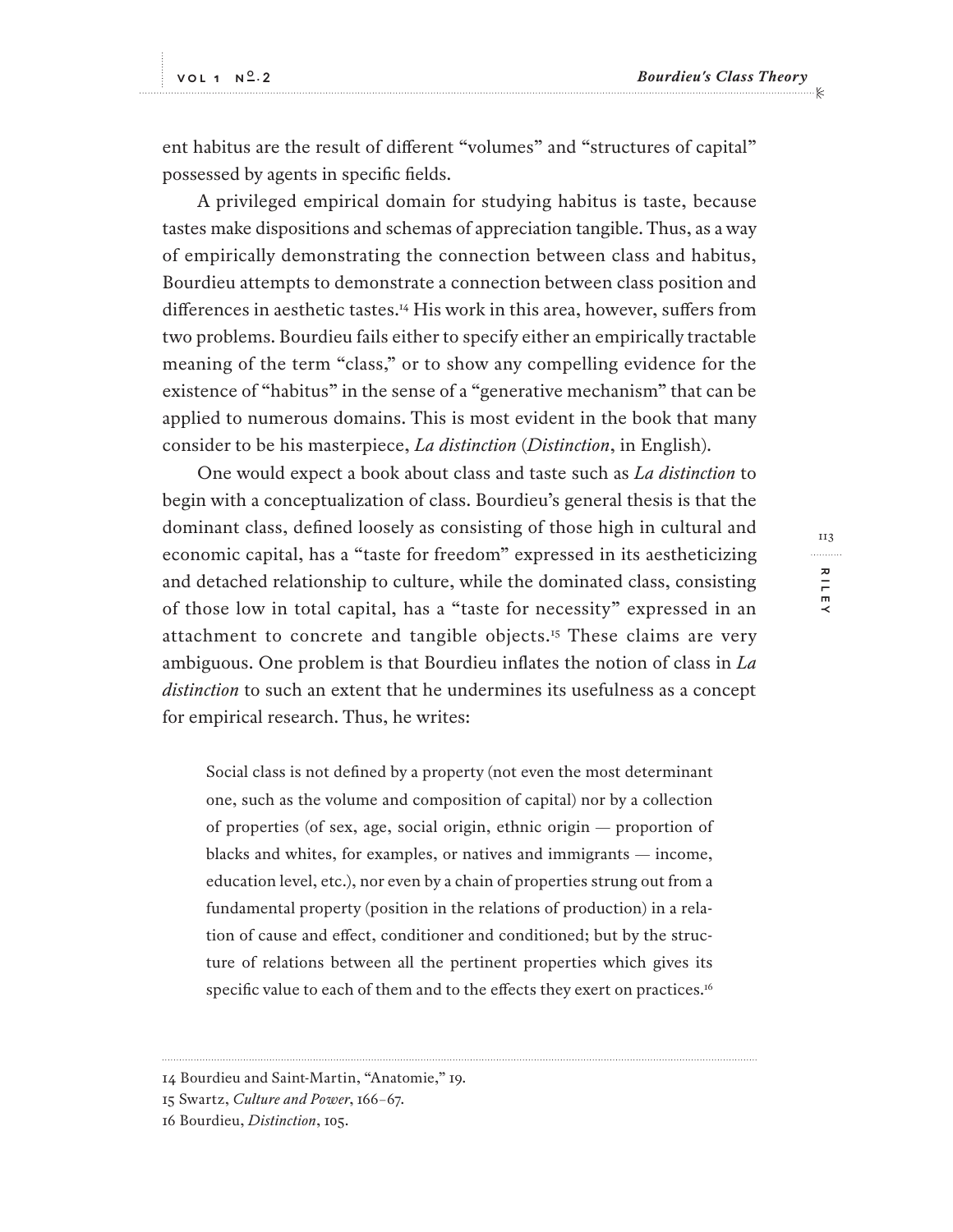A similar statement appears in an earlier preparatory study coauthored with his collaborator Monique de Saint-Martin: "The variations according to class or class fractions of the practices and of the tastes that they reveal (see figures 1 and 2) are organized according to a structure that is homologous to the variations of economic and scholastic capital and to social trajectory."<sup>17</sup> It is worth parsing both of these passages a bit. In the first, Bourdieu says that social class is not "defined" by any particular property but rather by "the structure of relations between all the pertinent properties." But he never explains which "structures of relations" produce which classes. Furthermore, although he invokes "pertinent properties," he provides no account of what "pertinent properties" are to be used to distinguish classes, so invoking relations among them is not particularly enlightening.

The second passage is equally troubling. Bourdieu here adds two new and untheorized dimensions to class: *scholastic capital* and *trajectory*. But their relationship to economic and cultural capital, his main dimensions of social division, is not explained. For example, it is never clear whether scholastic capital is a form of cultural capital or a separate type of capital altogether. Is it possible, for example, to have little culture capital but lots of scholastic capital? In any case, to make sense of this, the reader is referred to "figures 1 and 2," which also famously reappear in *La distinction* as the "space of social positions" and the "space of life-styles."<sup>18</sup> These figures appear to show a correspondence between tastes and class in the Bourdieusian sense, but since they have been constructed according to the capacious definition of class above, they cannot demonstrate this. The figures contain information about numbers of children, hours worked per week, and the size of the town the "class" comes from, as well as whether the occupational groups in question are expanding or contracting demographically (indicated by arrows), none of which clearly has to do with "class" in the sense that Bourdieu conceptualizes it or in any other sense.

Bourdieu's attempt to explain habitus as a result of class is thus vitiated by a basic conceptual weakness. He does not explain how his indicators of "class" connect to his theoretical class map. Thus, his scheme of the space of social positions contains a series of seemingly irrelevant (from the point of view of class analysis) social diferences. This creates a serious problem for his

<sup>17</sup> Bourdieu and Saint-Martin, "Anatomie," 14.

<sup>18</sup> Bourdieu, *Distinction*, 128–29.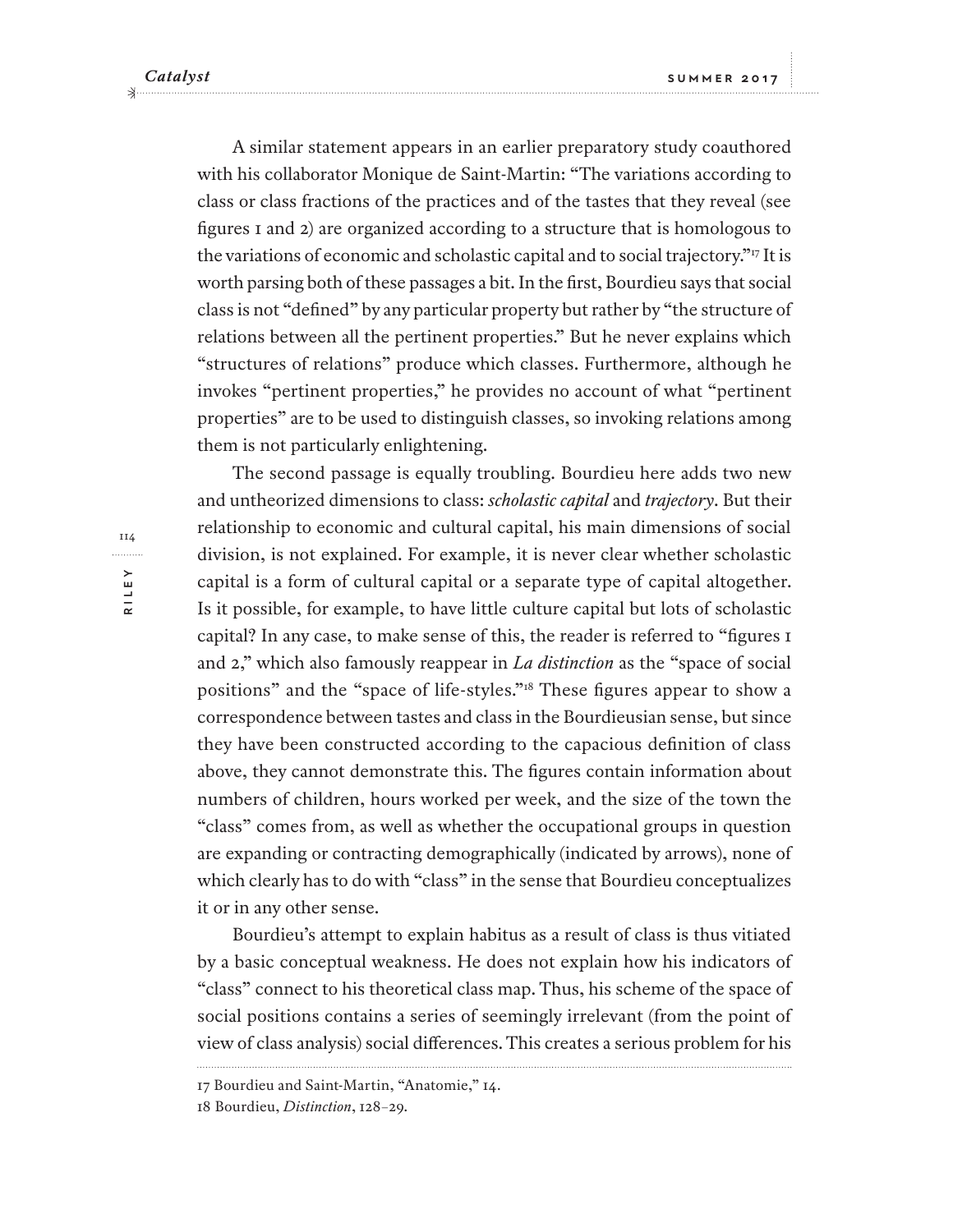**RILEY**

RILE

115

. . . . . . . . .

work on class and tastes because, in the absence of a clear concept of class, any diference in taste along any social dimension recorded in his surveys becomes evidence of a class diference in habitus. Paradoxically, then, for a book ofen considered a classic of sociological theory, *La distinction* sufers from a common error of empiricist social research: the concepts and indicators Bourdieu uses collapse into one another, so that any array of evidence would seem to be compatible with his argument. Bourdieu's theory of class and habitus, then, lacks empirical content in the technical sense that it is unclear what evidence is imaginably incompatible or inconsistent with his account. The claim that class position determines habitus is thus quite similar to the statement Karl Popper famously cited as an example of a nonempirical statement: "It will rain or not rain here tomorrow."<sup>19</sup> By being compatible with all conceivable evidence, Bourdieu's account undermines its explanatory status.

At times Bourdieu seems to try to solve this problem by resorting to the tautological claim that habitus is in fact an indicator of class rather than an outcome of it. There is a conceptual warrant for this claim in much of his work. Bourdieu ofen discusses habitus as an internalization of class position and, in his work on capital, speaks of habitus as an embodied form of capital.<sup>20</sup> In this case, presumably, diferences in taste would themselves be an indicator of "class habitus."<sup>21</sup> Thus Gorski states that "in Bourdieu's view, social position [class] influences individual disposition [habitus], and vice versa [!], *ad infinitum*, if not in wholly determinate or ineluctable fashion."<sup>22</sup> But this would obviously presume the "classness" of habitus, which is precisely what Bourdieu's analysis is supposed to demonstrate. To define habitus as an "embodiment" of class is to undermine the explanatory agenda of attempting to demonstrate a relationship between them.

These problems of conceptualization are not abstract theoretical concerns. They introduce deep ambiguity into the specifics of Bourdieu's evidence. For example, among Bourdieu's strongest pieces of evidence is a table showing diferences in the percentage of respondents who described

21 Brubaker, "Rethinking Classical Social Theory," 767.

<sup>19</sup> Karl Popper, *The Logic of Scientific Discovery* (New York: Harper Torchbooks, 1968), 40–41. 20 Pierre Bourdieu, "The Forms of Capital," in *Readings in Economic Sociology*, edited by Nicole Woolsey Biggart (Malden, MA: Blackwell, 2002), 280–91, esp. 282–83.

<sup>22</sup> Philip S. Gorski, "Nation-ization Struggles: A Bourdieusian Theory of Nationalism," in *Bourdieu and Historical Analysis*, 254.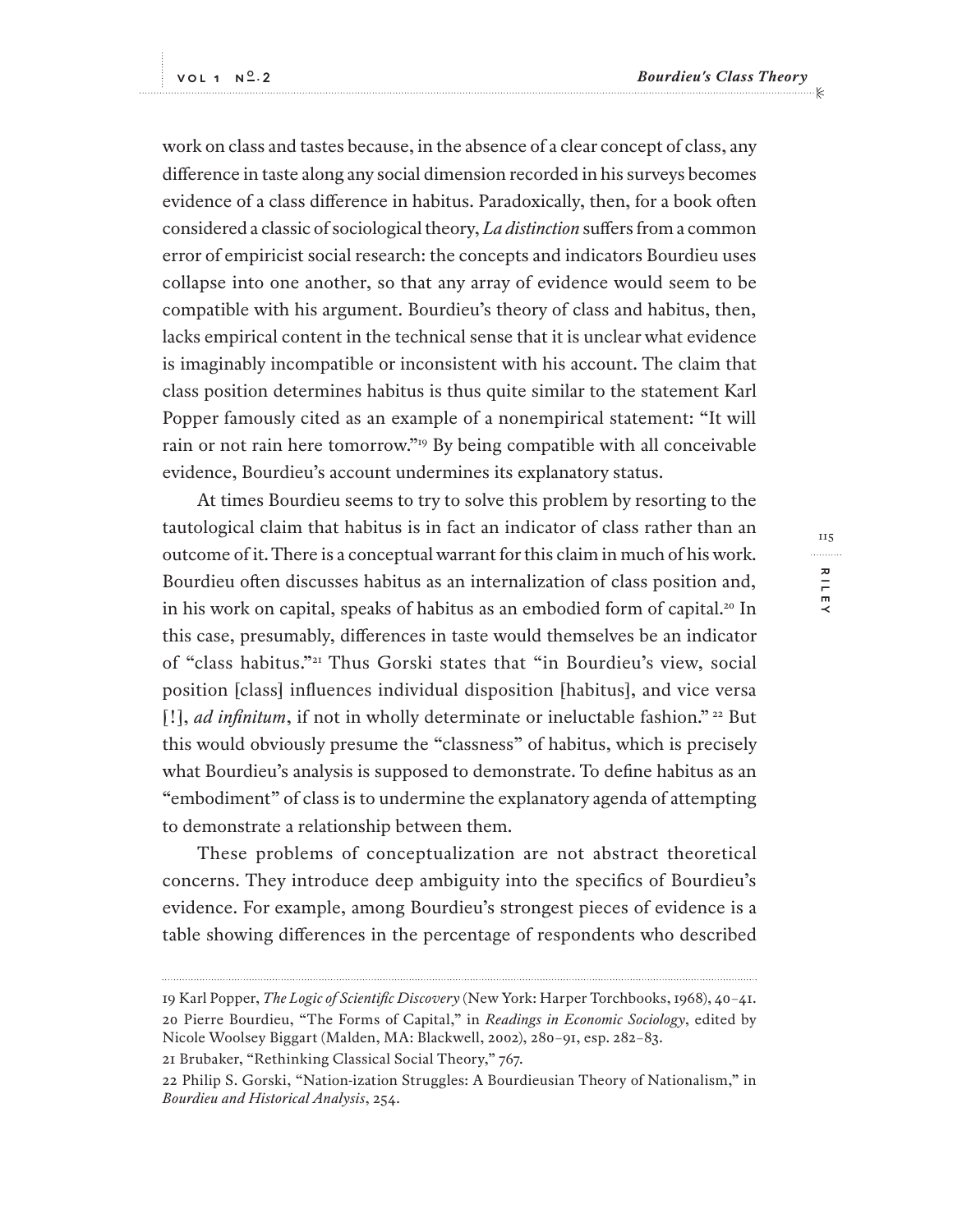certain objects as potentially constituting a "nice photo." Bourdieu divided respondents into three "classes" or clusters of occupations. These were: the popular classes, the middle classes (artisans, white-collar workers, technicians, and the "new petit-bourgeoisie"), and the higher classes (independent employers, engineers, liberal professions, and professors). The results of the table were suggestive, showing that only 1 percent of artisans found that an automobile accident might make a nice photo, while 17 percent of professors and artistic producers had this view. Similarly, while 37 percent of educators and artistic producers thought that cabbages might make a nice photo, only 7 percent of the working-class respondents thought this.<sup>23</sup>

In explaining this pattern, Bourdieu states that the "capacity to think as beautiful or better as susceptible to an aesthetic transformation ... is strongly tied to cultural capital inherited or *scholastically acquired*" (my emphasis).<sup>24</sup> Note the symptomatic slippage between "inheritance" and "scholastic acquisition." It cannot be sufficiently stressed that only the first of these interpretations is consistent with Bourdieu's concept of habitus as determined (in part) by "cultural capital." This is because class habitus is not something acquired in a secondary educational process. Indeed, in an earlier work Bourdieu specifically rejects the notion that the habitus can be fundamentally altered in education; schools, according to him, largely transmit preexisting diferences in the "primary habitus" created by early socialization.<sup>25</sup> Therefore, "scholastically acquired cultural capital" is not really cultural capital at all: it is simply schooling. Bourdieu's evidence from the photographs, then, although among the strongest pieces of data in *La distinction*, is hardly decisive since it is compatible with two entirely diferent, and indeed fundamentally opposed, explanations of the pattern of responses.<sup>26</sup> It is quite

26 Paul Dimaggio and Michael Useem, "Social Class and Arts Consumption: The Origins and Consequences of Class Diferences in Exposure to the Arts in America," *Theory and Society* 5, no. 2 (1978): 141–61, esp. 147–48, provides an account of the relationship between class and taste along the lines of this second interpretation. The authors argue that class

116. . . . . . . . . . **RILEY**

<sup>23</sup> Bourdieu, *Distinction*, 526.

<sup>24</sup> Bourdieu and Saint-Martin, "Anatomie," 24.

<sup>25</sup> Pierre Bourdieu and Jean-Claude Passeron, *Reproduction in Education, Society and Culture* (London: Sage, 1977), 43. Here the authors argue that schools reproduce inequalities because to succeed in them students' early pedagogical experiences (which they call "primary habitus") must match the pedagogical expectations of the school: "The success of all school education ... depends fundamentally on the education previously accomplished in the earliest years of life, even and especially when the educational system denies this primacy in its ideology and practice by making the school career a history with no pre-history."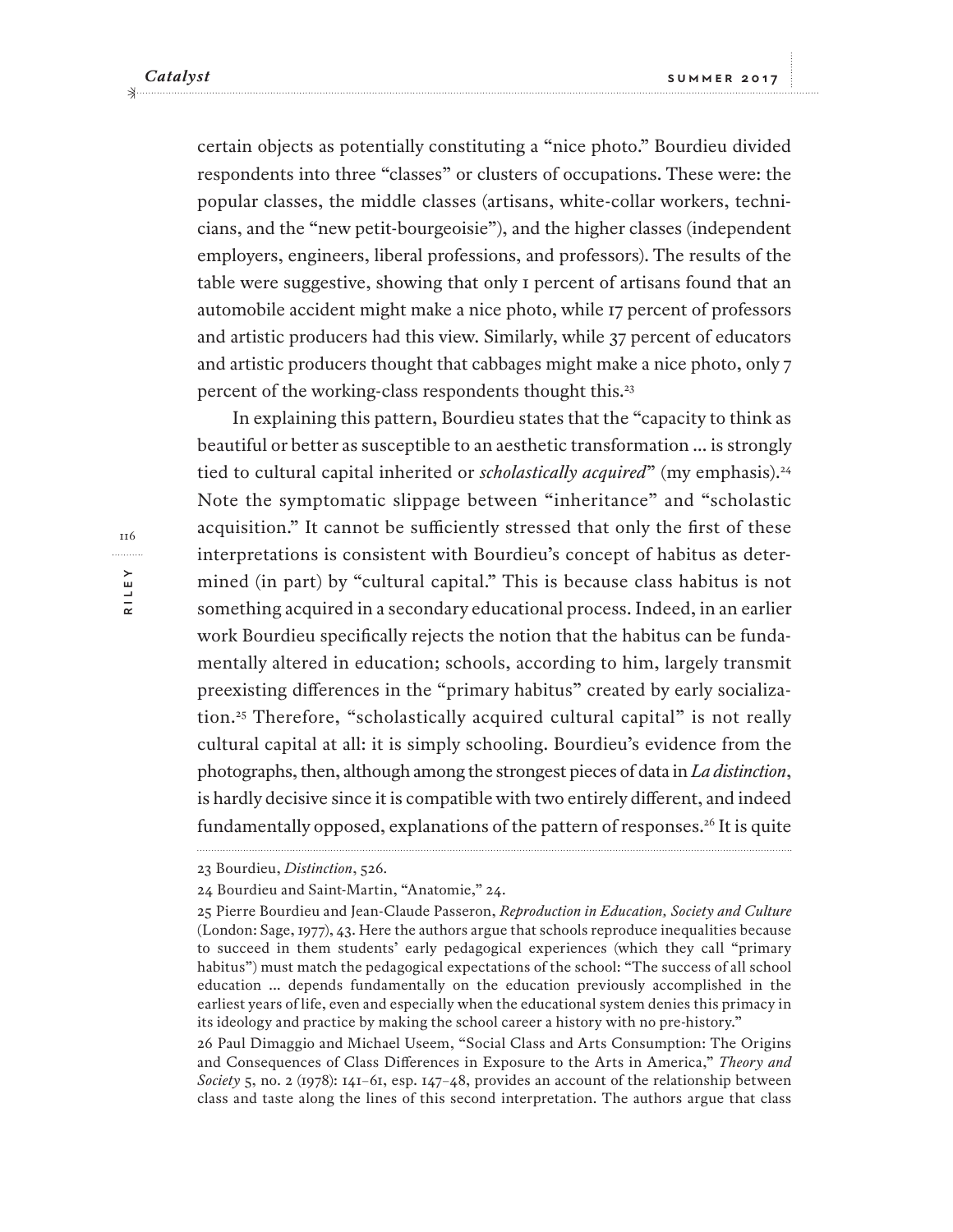possible that Bourdieu's survey evidence is profoundly at odds with the theory of habitus, because what the evidence may show is the importance of pedagogy rather than class background.<sup>27</sup>

Furthermore, the entire notion of a coherent habitus, determined by class or otherwise, is not well supported by Bourdieu's evidence. To recall, the habitus cannot be indicated by diferences in one particular domain of tastes. Since it is a "generative mechanism," it should produce similar diferences across a wide variety of domains. In support of this point, Bourdieu presents evidence not only on tastes but also on the frequencies of various activities: "Do-It-Yourself," "Photography," "Records," "Painting," "Musical Instrument," "Louvre and Modern Art Gallery," "Light Music," and "News." Bourdieu's evidence here demonstrates some intriguing diferences. Thus, while 63 percent of the working class reported "Do-It-Yourself" activities ofen, only 40 percent of the upper class did so. Similarly, while 16 percent of the educators and artistic producers reported painting, only 4 percent of the working-class respondents did so.<sup>28</sup>

But it is simply not the case that Bourdieu's survey evidence suggests similar diferences in tastes across widely varied domains, or even within single domains of taste. Thus, in the area of cultural activities, the evidence shows that museum attendance is strongly shaped by "class" (in the loose sense of occupational groupings), but photography and home movies showed relatively little class diference with 50 percent of the working class engaged in this activity, compared with 59 percent of the middle classes and 65 percent of the upper classes.<sup>29</sup>

Even within highly focused areas, like taste in movies, the idea of a single transposable class habitus does not seem to be supported. For example, a survey of "movies seen" that divided the respondents into four categories ("social and medical services," "junior commercial executives and secretar-

29 Ibid., 532.

diferences in taste are largely a result of diferential access to education.

<sup>27</sup> Paul Dimaggio, "On Pierre Bourdieu," *American Journal of Sociology* 84, no. 6 (May 1979), 1460–74, esp. 1468, has pointed out that Bourdieu ofers no real evidence on habitus at all: "Bourdieu suggests the myriad ways in which socialization can, in general, form deep structures of personality and perception. But since he does not establish empirically the relationship between social class and early childhood experience, it seems premature to allege that the *habitus* of diferent social classes are *fundamentally* diferent."

<sup>28</sup> Bourdieu, *Distinction*, 532.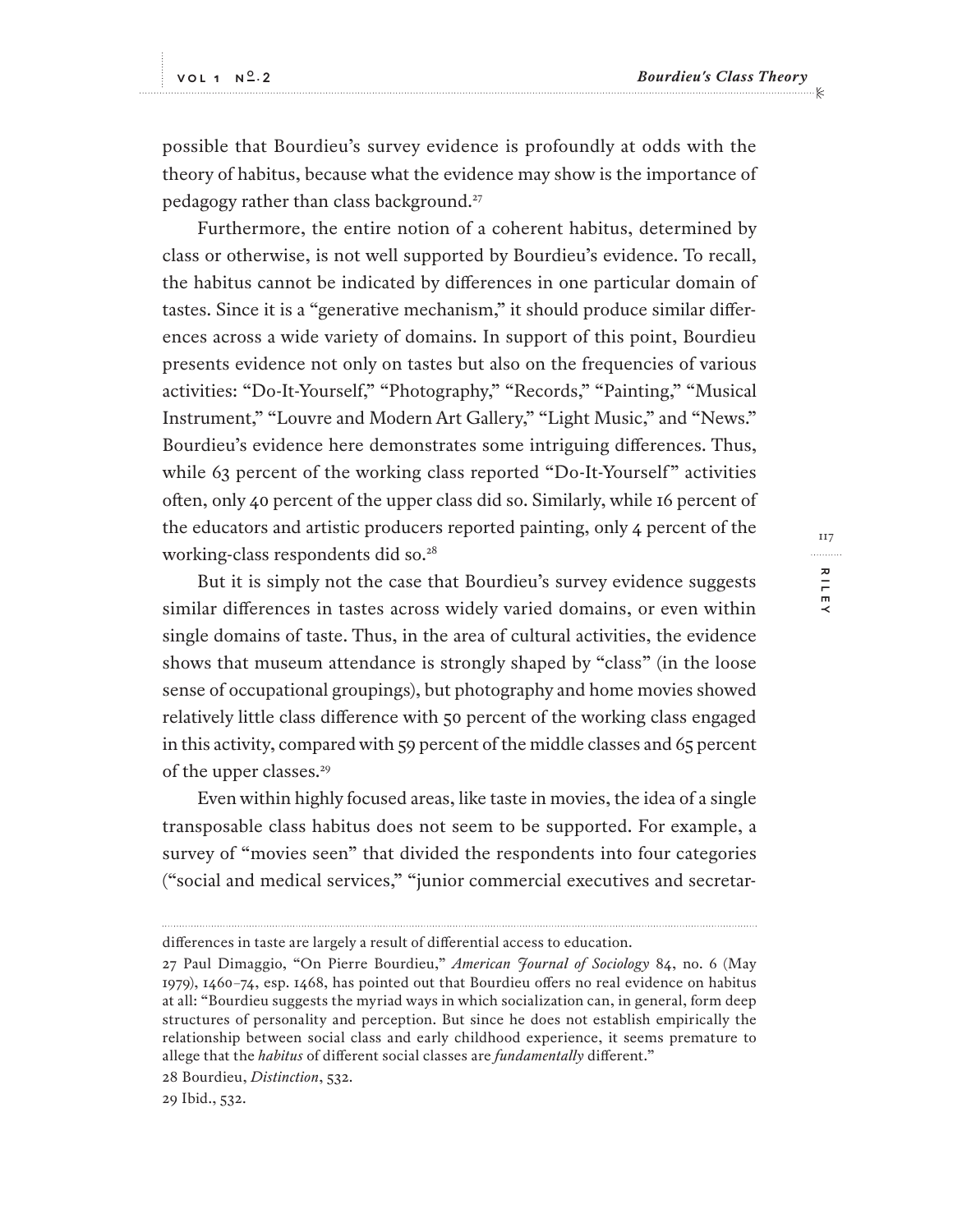ies," "office workers," and "small shopkeepers and craftsmen" — categories, again, only distantly related to Bourdieu's theory) found that preferences difered across these groups for some films (*The Trial*, *Vice and Virtue*, and *Salvatore Giuliano*). However, other films in the same survey were appreciated by all four occupational groupings.<sup>30</sup>

This brief discussion of Bourdieu's evidence suggests that it is insufficient to support his claim that there existed distinctive "class habitus" in France in the 1960s and 1970s. On some very specific items there were diferences, but these may have had as much to do with access to education, free time, and resources as the deep, generative schema of "class habitus." Indeed, Bourdieu shows little evidence of a consistent and transposable habitus of any sort operating similarly across diferent cultural activities. Instead, certain sorts of activities and tastes seem relevant to class, others much less so.

As one of Bourdieu's most perceptive interlocutors puts the point, "Occupation [in *La*] is correlated with consumption habits and with indicators of dispositions, but ofen quite weakly."<sup>31</sup> In short, Bourdieu produces very little evidence to show that diferent classes as specified by diferential possession of cultural and economic capital produced diferent habitus. Not only do the occupational categories in his surveys have an indeterminate relationship to his concept of class, his empirical evidence on habitus does not persuasively indicate that a unified "generative mechanism" of taste exists at all.

The discussion up to this point has presumed that Bourdieu's main project in *La distinction* and his related studies was to show that habitus was rooted in class diferences. But he simultaneously puts forward a second, very diferent account. Afer the first half of the book lays out the theory of habitus and attempts to document it, chapter six opens with the disconcerting claim that "the diferent social classes difer not so much in the extent to which they acknowledge culture as in the extent to which they know it."<sup>32</sup> This diference between knowledge (*connaissance*) and acknowledgment (*reconnaissance*) forms the basis for the "cultural goodwill" that Bourdieu holds to be characteristic of the petit-bourgeoisie. Basically, his argument here is that a wide range of middlebrow tastes are oriented to the search for substitutes for legitimate high culture. This leads to a particularly high rate of consumption of "pretentious"

118**RILEY**

<sup>30</sup> Ibid., 361.

<sup>31</sup> Brubaker, "Rethinking Classical Social Theory," 766–67.

<sup>32</sup> Bourdieu, *Distinction*, 318. Bourdieu and Saint-Martin make the same point in "Anatomie," 36.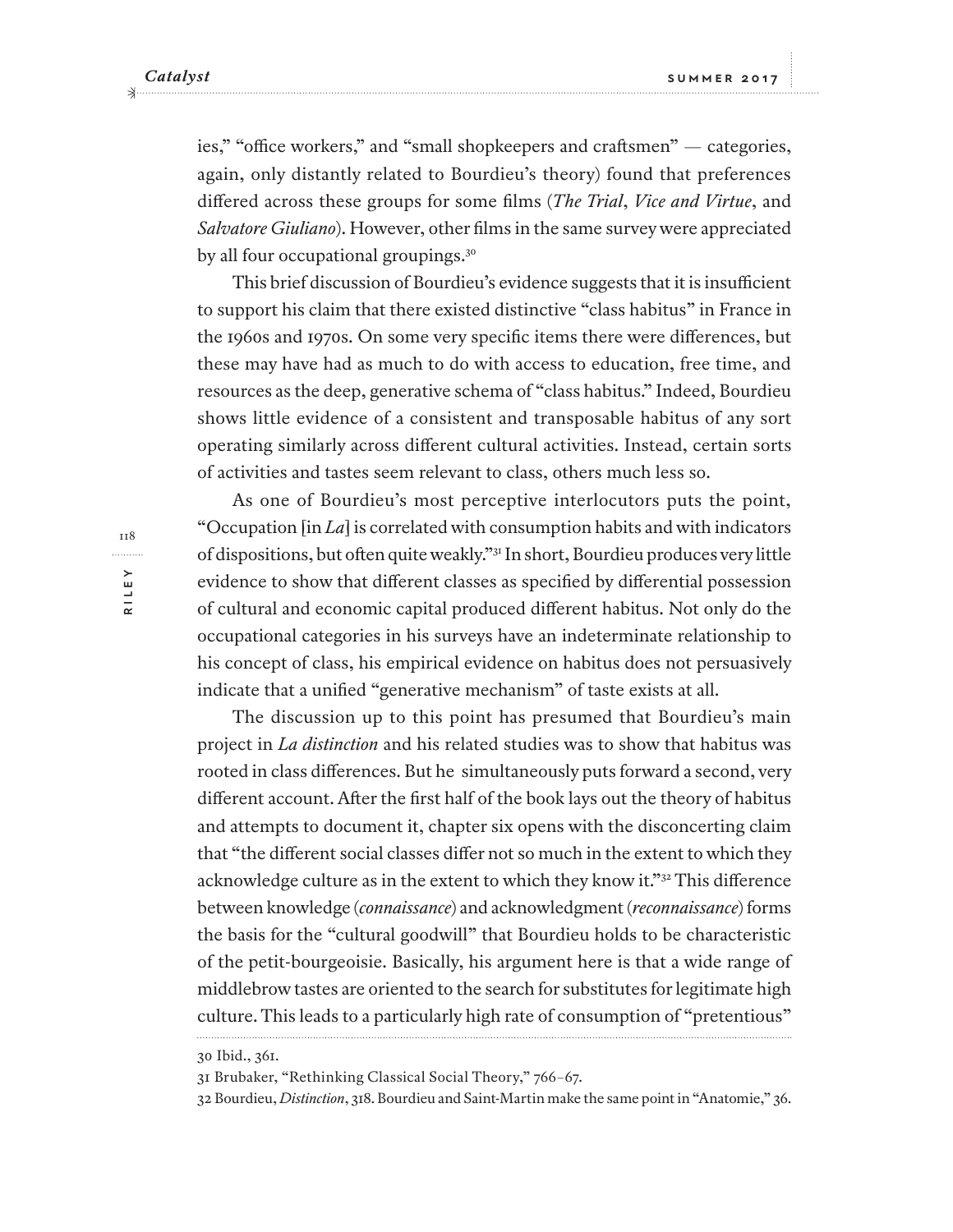cultural objects, objects that pretend to be something other than they are: kitchenettes as opposed to kitchens, stamp collections as opposed to art collections, decorated corners as opposed to rooms.<sup>33</sup>

Bourdieu continues this style of analysis when he argues that the working-class habitus is marked by an "acceptance of domination," evidenced not only by "the absence of luxury goods" but also by "the presence of numerous cheap substitutes for these rare goods, 'sparkling white wine' for champagne, imitation leather for real leather, reproductions for paintings." These, according to Bourdieu, are "indices of a dispossession at the second power, which accepts the definition of the goods worthy of being possessed."<sup>34</sup>

These passages have provoked intense criticism as being "patronizing" and for running against considerable evidence of the cultural autonomy of the working class.<sup>35</sup> What has been less noticed is how profoundly at odds Bourdieu's analysis of cultural good will is with his previous account of class habitus. In fact, all of his writings on culture are marked by two formally incompatible claims: on the one hand, that each class, or more broadly, social group, has *its own* habitus and therefore *its own* schemas of perception and appreciation (tastes); on the other, that the petit-bourgeoisie and working class are dominated by the schemas and perceptions of the dominant class. Evidently, however, in order to be culturally dominated, the petit-bourgeoisie and the working class must share at least some elements of the habitus of the dominant class, since one of the key elements of habitus is precisely those "categories of perception and appreciation"<sup>36</sup> through which particular cultural objects come to be acknowledged as legitimate. If diferent classes really had diferent habitus, as is suggested in Bourdieu's first position, there could be no relations of cultural dominance among them. Each class would simply inhabit a parallel symbolic universe with its own "values." Conversely, if relations of cultural domination exist among classes, they must share broadly the same habitus. To assert both arguments simultaneously is incoherent.

Bourdieu's account of the connection between habitus and class, to

<sup>33</sup> Bourdieu, *Distinction*, 251–253 and Bourdieu and Saint-Martin, "Anatomie," 37.

<sup>34</sup> Bourdieu, *Distinction*, 386.

<sup>35</sup> Jefrey C. Alexander, *Fin de Siècle Social Theory: Relativism, Reduction and the Problem of Reason* (New York: Verso, 1995), 178.

<sup>36</sup> Bourdieu, *Distinction*, 101.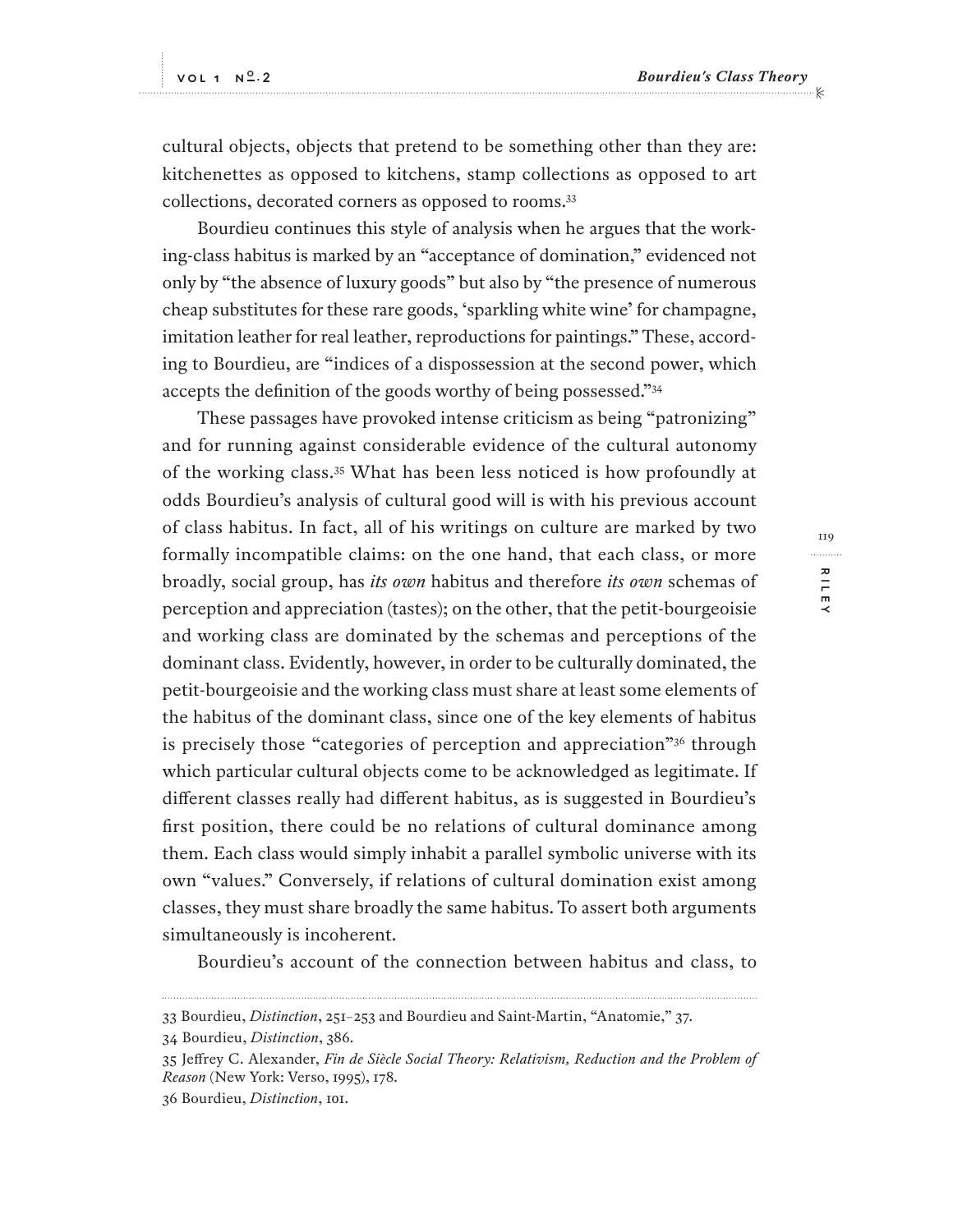summarize, sufers from three basic problems. First, since Bourdieu ofers no clear conceptualization of class, it is unclear how the diferences of taste he finds relate to class diferences in any sense. Second, even accepting that the occupational categories he uses *do* represent classes in some way, the patterns he finds are incompatible with the theory of habitus. Bourdieu presents no evidence that his respondents possess a "generative mechanism" that can be seen operating in widely diferent domains of culture. In fact, his evidence points in the opposite direction: that some very specific forms of cultural practice are strongly linked to some occupational groups while others are not. Third, Bourdieu is in fact implicitly working with two incompatible models of the relationship between culture and class, one that conceives of habitus as stratified by class and another that conceives of them as shared across classes. Thus, in one basic sense, Bourdieu's sociology does not succeed as a macrosociological theory because he fails to link underlying social-structural divisions to observable behavior.

# **MISRECOGNITION AND THE SCHOOL SYSTEM: BOURDIEU'S ACCOUNT OF REPRODUCTION**

I now turn to evaluating Bourdieu's work along the second dimension: his account of social reproduction. Bourdieu, of course, acknowledges the pervasive class inequality of modern capitalism. This imposes a problem very familiar to the tradition of western Marxism. Given the obvious inequalities and injustices of contemporary capitalism, how is it possible that such societies can stably reproduce themselves over time?<sup>37</sup> Bourdieu's answer to this undeniably real puzzle is symbolic power, which can be best grasped as, in Mara Loveman's words, "the ability to make appear as natural, inevitable, and thus apolitical that which is a product of historical struggle."<sup>38</sup> Bourdieu's account of symbolic power closely parallels the French Marxist Louis Althusser's theory of ideology.<sup>39</sup> Bourdieu, like Althusser, claims that the misrecognition of the social world is a precondition for action; there-

<sup>37</sup> Pierre Bourdieu, *Sur l'État: cours au Collège de France (1989–1992)* (Paris: Seuil, 2012), 259. 38 Mara Loveman, "The Modern State and the Primitive Accumulation of Symbolic Power," *American Journal of Sociology* 110, no. 6 (2005): 1651–83, esp. 1655.

<sup>39</sup> Louis Althusser, *Lenin and Philosophy and Other Essays* (New York: Montly Review Press, 1970), 164.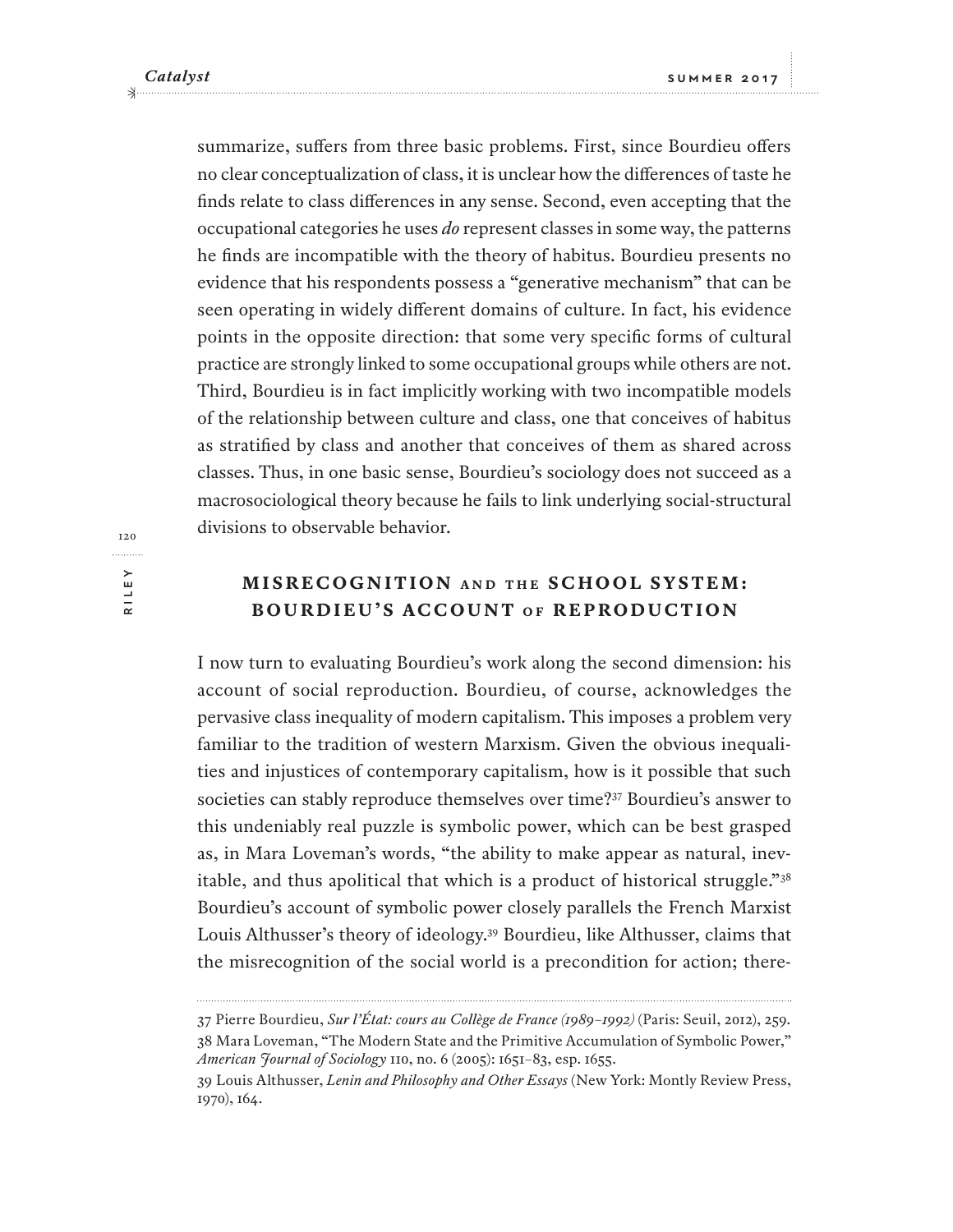fore, a false, imaginary, or incorrect understanding of the social world is the universal default condition of actors in capitalist society. Furthermore, like Althusser, he emphasizes that this condition of universal misrecognition is reinforced through the education system. Therefore, the school is the central institutional mechanism of social reproduction under capitalism. To consider this account of social reproduction, it is necessary first to get a general sense of why Bourdieu thinks misrecognition is universal.

Bourdieu sees misrecognition as universal because, as noted earlier, he sees society as made up of a set of competitive games called fields. Each field, just like a game, has its own rules and stakes. Thus, for example, the field of the economy is defined by a competitive struggle among firms for profits. But there is also a field of cultural production, an intellectual field, and a field of political power. Each such field has stakes analogous to profits, such as intellectual prestige or political power.<sup>40</sup> The ubiquity of fields undergirds the ubiquity of misrecognition; in order to be a player in a game, one cannot constantly question the rules of the game by pointing out their arbitrary and historically constructed quality. To question the rules of the game would mean no longer to play but rather to observe.<sup>41</sup> In Bourdieu's conception, players in games misrecognize the arbitrary character of the rules that govern their action in that they take them as unquestionable givens. To summarize, if to be a social actor is to be like a player in a game, and to be a player in a game requires submission to the arbitrary rules of the game, then action implies misrecognition. Granted, there are ambiguous elements to this explanation of misrecognition. (Does playing basketball really require that one suppress the realization that the rules of the game are an arbitrary product of history?) But the truly fundamental question is diferent: Are agonistic games (fields) a good metaphor for social life in general?<sup>42</sup>

It is striking how rarely this question has been posed, given the enormous amount of energy scholars have devoted to defining fields, clarifying ambiguities in Bourdieu's usage of the term, and deploying the notion in empirical work. The ludic metaphor that underlies the idea of the field and

 $12.1$ **RILEY** . . . . . . . . . RILE

<sup>40</sup> Pierre Bourdieu, *Homo Academicus* (Stanford: Stanford University Press, 1988), 11; Jefrey J. Sallaz and Jane Zavisca, "Bourdieu in American Sociology, 1980–2004," *Annual Review of Sociology* 33 (2007): 21–41, esp. 24.

<sup>41</sup> Bourdieu, *Le sens practique*, 56–57.

<sup>42</sup> For a penetrating critique of the application of a ludic metaphor to society, see Perry Anderson, *Arguments within English Marxism* (London: Verso), 56–57.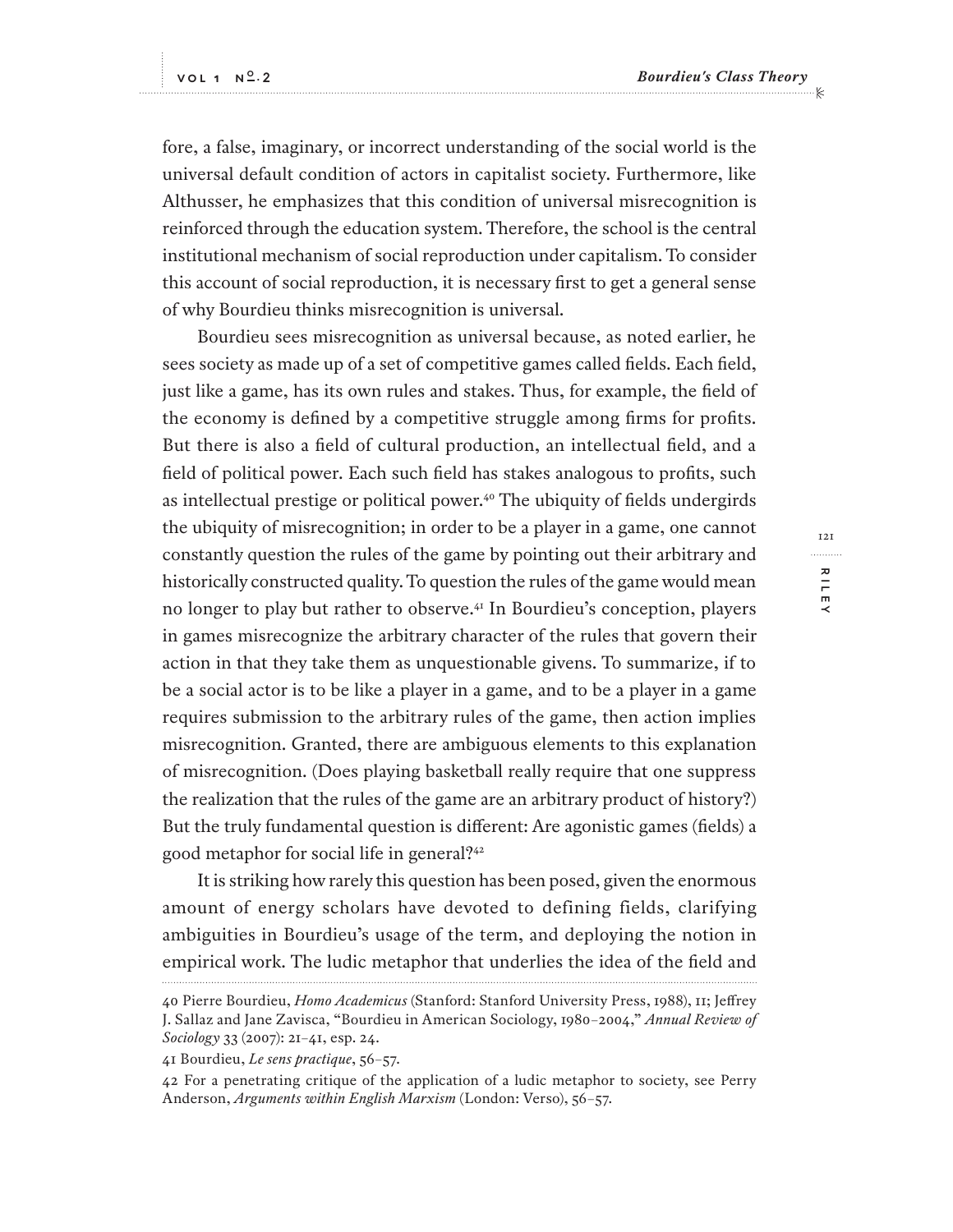its corollary of universal misrecognition remains an unexamined assumption within much of the literature on Bourdieu and influenced by him.

One general problem with the ludic or field view of the social is that there are many zones of social life that are not configured like games. One of these is the world of labor, in the sense of material transformation and creation. Even in the most exploitative and alienated conditions, labor involves a collective efort at transformation and is therefore oriented toward a project, not toward "stance-taking" or "distinction" in a field. Furthermore, it is not clear why participation in the labor process would require misrecognition as submission to the rules of the game, as in Bourdieu's fields. Indeed, efective labor processes, as both Marx and Weber clearly understood, require constant, reflexive monitoring of the consequences of various courses of action.

Another key type of action which would seem to escape the field metaphor is social movements, especially revolutionary social movements, which are often explicitly oriented to identifying and challenging previously unacknowledged rules of the social game. Just as in the case of labor, social action here would seem to require a *break* with misrecognition rather than submission to it.

A final type of social interaction outside of the field metaphor is interaction oriented to communication. Again, this sort of social structure cannot be understood as a field of competition in the Bourdieusian sense because mutual understanding is a result of mutual and sympathetic interpretation, not agonistic distinction.

All of this suggests that Bourdieu's theory of social reproduction is highly questionable to the extent that it depends on the universalization of the ludic/field metaphor. There is little reason to think competitive games, and the necessary misrecognition that occurs in them according to Bourdieu, exhaust the totality of social relations; as a consequence, it seems implausible that symbolic power as misrecognition can work as a general account of social reproduction.

Bourdieu ofers, in addition to the general idea of misrecognition, a more specific and institutionally rooted theory of reproduction focusing on the education system. He posits a fundamental transformation in modern society from a mode of "family reproduction" to one of "school reproduction." In the family mode of reproduction, resources and property are passed down through the family. In the school mode of reproduction, they are at least

122**RILEY**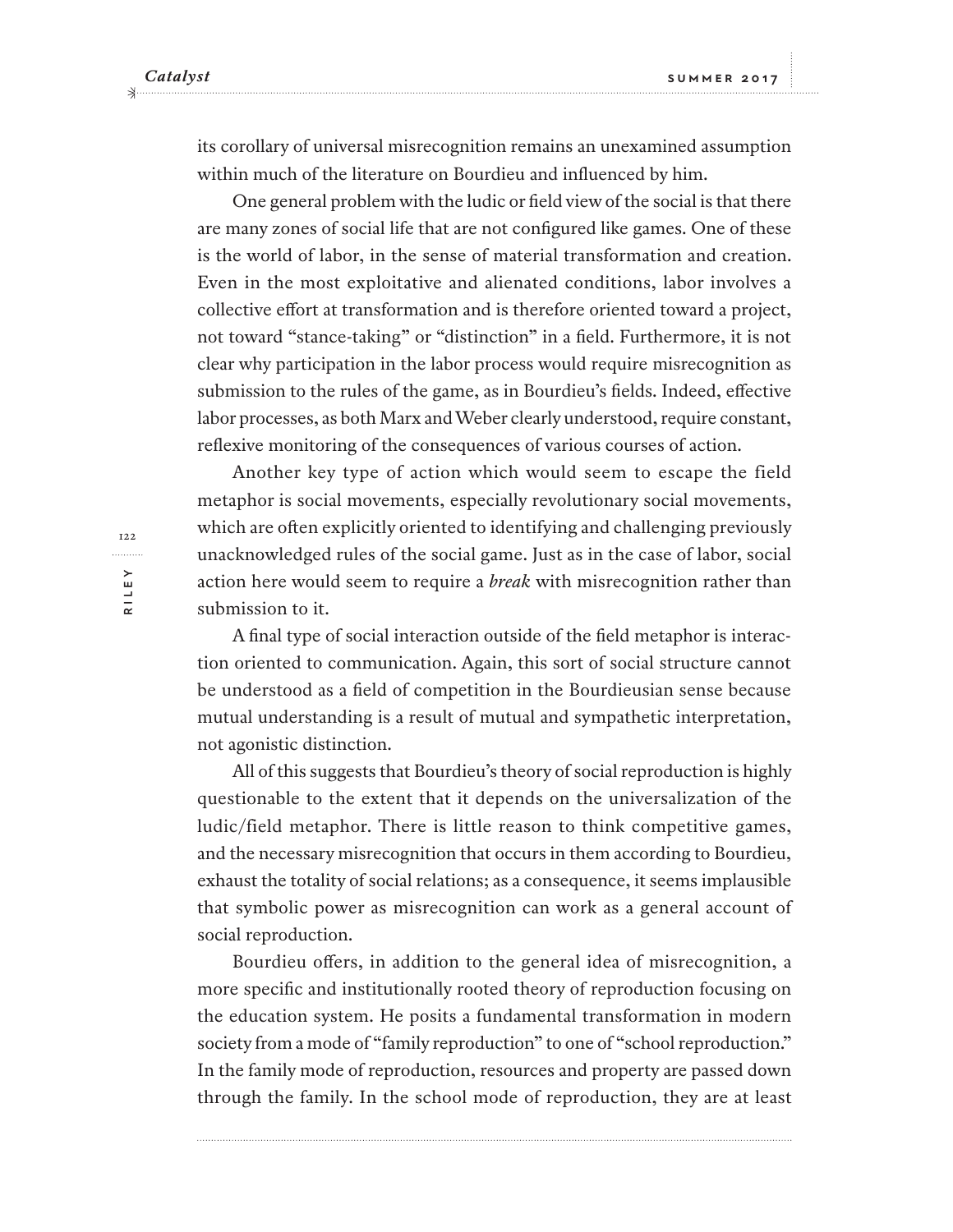partially invested in an education that then provides the inheritor with a certificate. Bourdieu argues that this second mode provides much greater legitimacy to the dominant classes than the family mode, and that this legitimacy increases to the extent that the education system itself becomes increasingly autonomous from the direct control of the dominant economic class.<sup>43</sup> As Bourdieu and Passeron put the argument:

Nothing is better designed than the examination to inspire universal recognition of the legitimacy of academic verdicts and of the social hierarchies they legitimate, since it leads the self-eliminated to count themselves among those who fail, while enabling those elected from among a small number of eligible candidates to see in their election the proof of a merit or "gif" which would have caused them to be preferred to all comers in any circumstances.<sup>44</sup>

Schooling and examinations thus translate class inequalities into inequalities of merit, legitimating these inequalities both in the eyes of the dominant and subordinate classes. According to Bourdieu, to a large extent the dominant class of contemporary class of contemporary is a credentialed elite.<sup>45</sup>To recall, this is also Althusser's argument: that the school ISA is the key institution in reproducing capitalism.

It is beyond the scope of this article to fully engage with the debates about the role of schooling in capitalist reproduction. Two points are worth making, however. The first is that Bourdieu's account of reproduction through schooling is heavily dependent on the French case. The French school system, with its enormous prestige and relatively high degree of autonomy from the business class, is closely associated with the particular dynamics of French social development, characterized as it has been since at least 1789 by a powerful and centralized state stafed by a highly educated bureaucratic cadre and a relatively lackluster industrial capitalism. Thus, although it may be true that credentials play an absolutely crucial role in legitimating capitalist social relations in France given this particular pattern

<sup>43</sup> Pierre Bourdieu and Jean-Claude Passeron, *Reproduction in Education, Society and Culture* (Thosuand Oaks, CA: Sage, 1990), 152–53; Pierre Bourdieu, *The State Nobility: Elite Schools in the Field of Power* (Stanford, CA: Stanford University Press, 1998), 383.

<sup>44</sup> Bourdieu and Passeron, *Reproduction*, 162.

<sup>45</sup> Bourdieu and Passeron, *Reproduction*, 166–67; Bourdieu, *The State Nobility*, 384–85.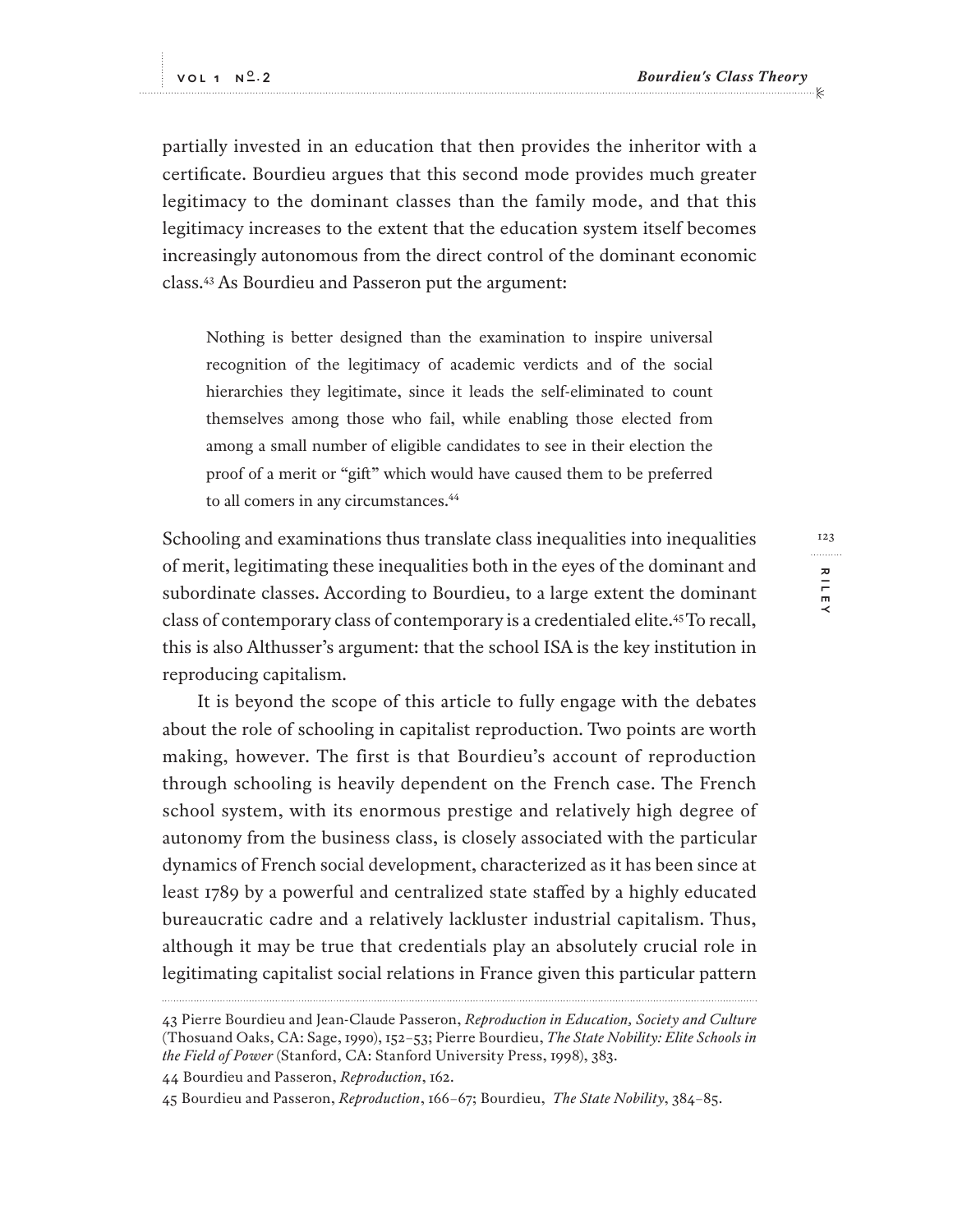of development, there is little reason to see this as a general phenomenon.<sup>46</sup> However, capitalist reproduction certainly *is* a general phenomenon, rendering doubtful an invocation of the school system as an adequate explanation for capitalist reproduction as such. US capitalism, both the leading and archetypical case, stands as the disconfirming instance. There has been little correlation, even at the highest levels, between winning out in competition, the *sine qua non* for capitalist success, and educational attainment among business owners/entrepreneurs. Indeed, the culture of the US capitalist class has tended to be dismissive of formal university training compared to practical industrial experience; but this has had little negative consequence for capital's legitimacy in the US.

The second problem with Bourdieu's account of reproduction is more analytical. Although the question of social reproduction really has meaning only in the context of a theory of capitalism as intrinsically conflict-ridden, unequal, and unstable, Bourdieu has never theorized capitalism. In fact, the term *capitalism*, in contrast to *capital*, appears almost nowhere in his work. This lacuna weakens his account of reproduction, because he fails to see that there are very good material reasons for direct producers to support capitalists independently of the education system or misrecognition.<sup>47</sup> Because capitalist profits are the condition for economic growth and employment, it is possible for it to be in the material interests of individual workers or groups of workers to support profits and, *a fortiori*, capitalist property relations. As a consequence, capitalism, much more than other systems of production, possesses a potential "material basis of consent" — independently of any other mechanisms.<sup>48</sup>

Finally, Bourdieu's neglect of electoral democracy as a potential mechanism of social reproduction is also noteworthy. Democracy, to begin with, in the basic Schumpeterian sense of an institutional system for establishing an alternation of political elites, is almost completely absent from Bourdieu's

<sup>46</sup> Fritz Ringer, *Fields of Knowledge: French Academic Culture in Comparative Perspective* (New York: Cambridge University Press, 1992), 55: "The development of secondary and higher education in France and Germany during the nineteenth century was not directly and functionally linked to economic growth."

<sup>47</sup> For an exemplary account, seek Vivek Chibber, "Rescuing Class from the Cultural Turn," *Catalyst* 1 (Spring 2017).

<sup>48</sup> Adam Przeworski, *Capitalism and Social Democracy* (New York: Cambridge University Press, 1986), 138–39.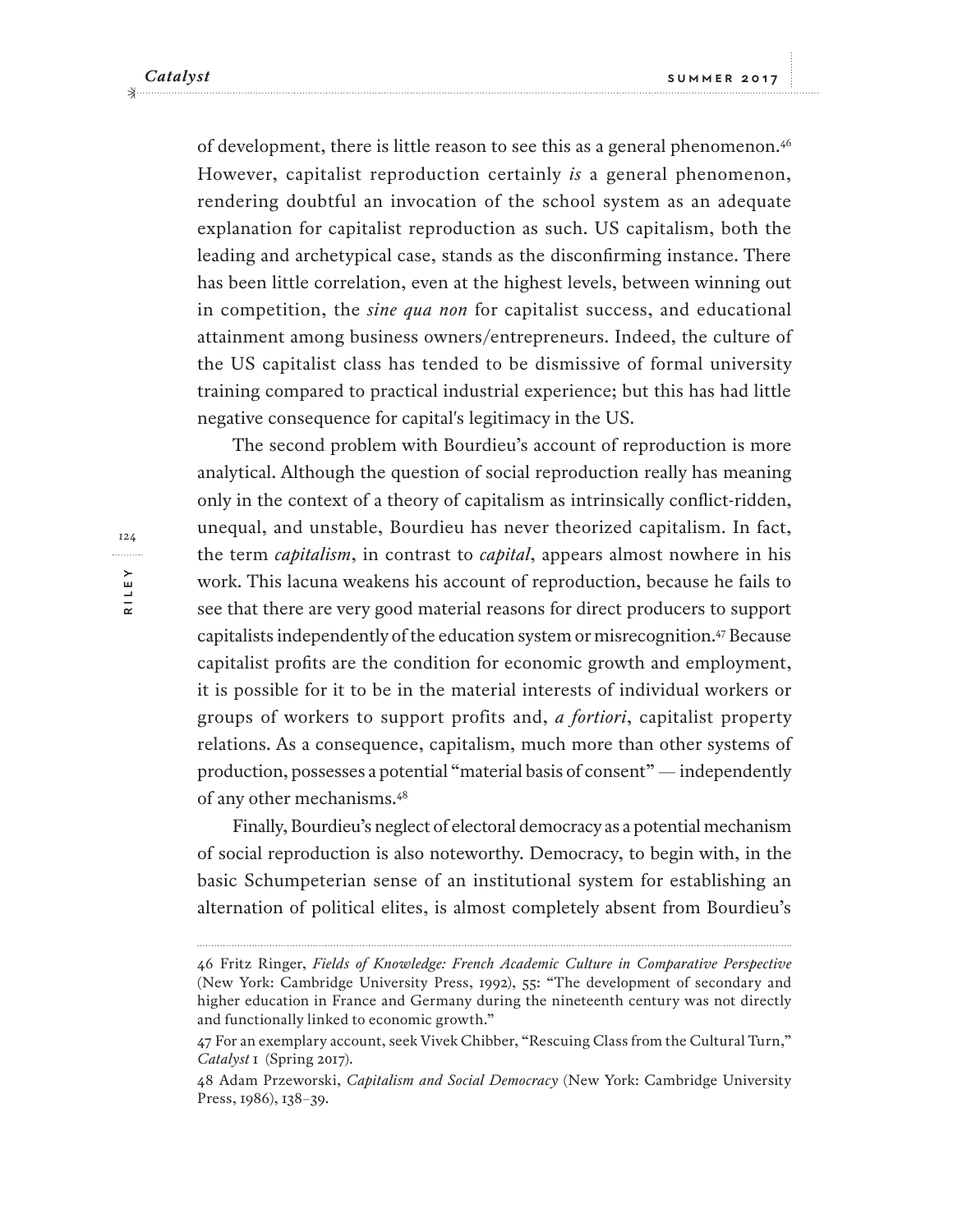work.<sup>49</sup> In his monumental lecture course *Sur l'État*, Bourdieu mentions democracy in passing in his discussion of public opinion, in his very brief summary of the work of Barrington Moore, and as an ideology of American imperialism.<sup>50</sup> In other work, he develops the idea of the political field, and a sophisticated account of the relationship between party leaders and followers.<sup>51</sup> But even in his seminal article on political representation, where one might expect a discussion of party systems, voting, and parliaments, there is almost no analysis of these issues; instead, his discussion turns upon the idea that the represented are expropriated of their means of political representation.<sup>52</sup> Indeed, even a highly sympathetic observer admits that his work has mostly ignored the standard topics of political sociology, limiting his impact in this field.<sup>53</sup>

This neglect of democracy is particularly surprising because elections would seem far more directly related to the legitimation of political authority than the school system;<sup>54</sup> indeed, elections are a key example of the lengthening of the "chains of legitimization"<sup>55</sup> he understands as crucial to the stability of modern political order. Elections institute a quasi-fictive political equality that masks real inequalities and makes states appear as the expression of a nation constituted of formally equal citizens. In elections individuals do not appear as members of social classes or other interest groups.<sup>56</sup> Thus, elections

52 Pierre Bourdieu, "La représentation politique," *Actes de la recherche en sciences sociales* 36  $(1981): 3-24.$ 

54 Bourdieu, *On the State*, 194, 216–19, 259–60.

55 Ibid., 131.

<sup>49</sup> Adam Przeworski, *Democracy and the Limits of Self Government* (New York: Cambridge University Press, 2010), 27–28; Joseph A. Schumpeter, *Capitalism, Socialism and Democracy* (New York: Free Press, 1962), 269.

<sup>50</sup> Pierre Bourdieu, *On the State: Lectures at the Collège de France 1989–1992* (Malden, MA: Polity, 2014), 81–82, 159–60.

<sup>51</sup> Mustafa Emirbayer and Erik Schneiderhan, "Dewey and Bourdieu on Democracy," in *Bourdieu and Historical Analysis*, edited by Philip S. Gorski (Durham, NC: Duke University Press, 2013), 140–44.

<sup>53</sup> David Swartz in "Pierre Bourdieu and North American Political Sociology: Why He Doesn't Fit In but Should," *French Politics* 4 (2006): 84–89: "Indeed Bourdieu does not devote much attention to public demonstrations, strikes, police, army, prisons, or war. Nor does he devote much attention to those political units, such as legislatures or constitutions, commonly treated as institutions by political scientists. Except for the act of delegating political power, Bourdieu has not devoted much attention to political processes, such as decision making, coalition building, or leadership selection" (87).

<sup>56</sup> Perry Anderson, "The Antinomies of Antonio Gramsci," *New Lef Review* 100 (1976–77): 5–78, 28; Göran Therborn, *What Does the Ruling Class Do When It Rules?* (London: Verso,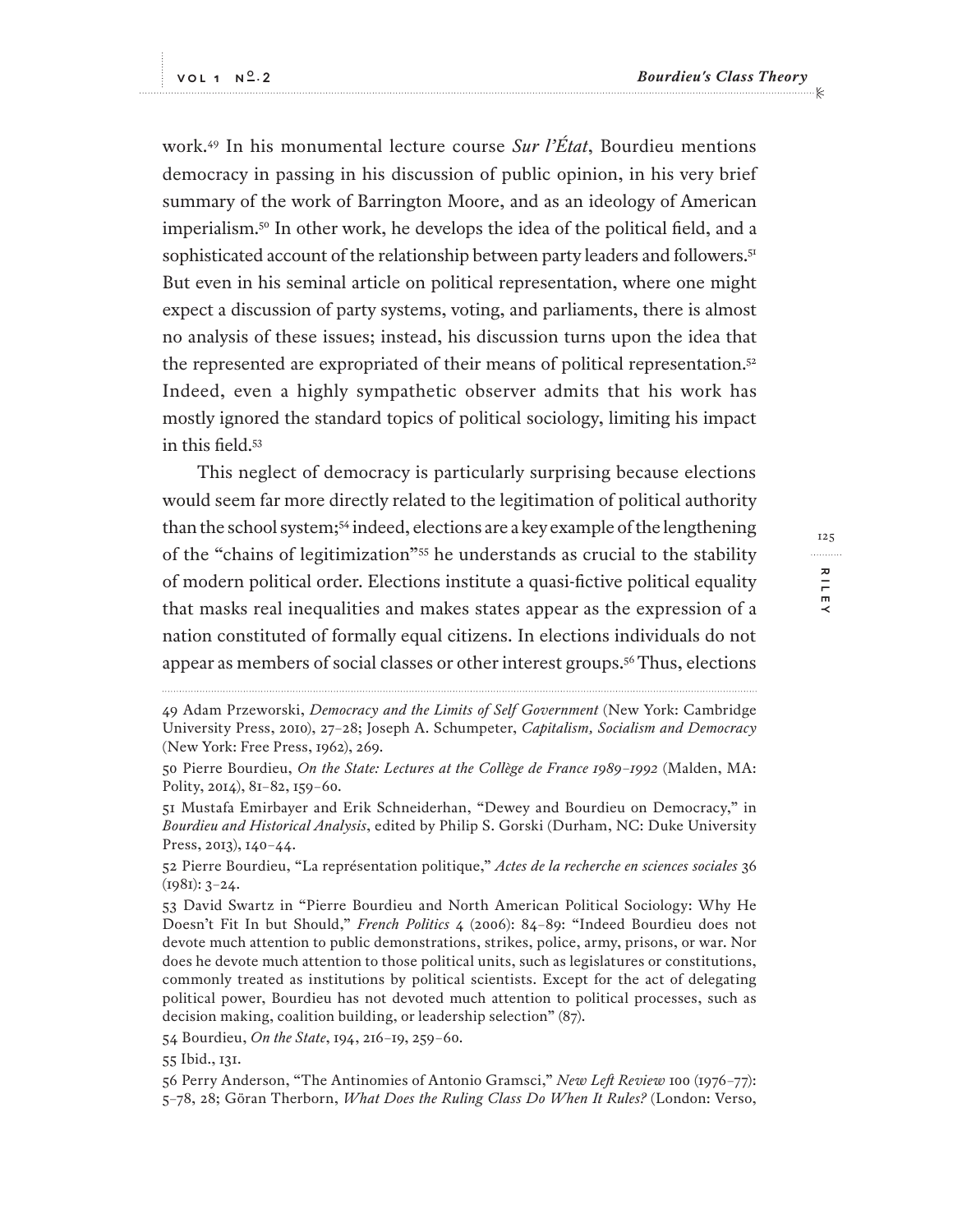establish a highly individualized relationship to the state, creating fundamental problems for collective movements aiming to transcend or transform state power and capitalism. Class interests in electoral democracies are delegated to representatives of those interests and neither classes nor masses in general bring direct political pressure to bear on the state.<sup>57</sup>

It would be difficult to argue, then, that Bourdieu offers a compelling account of capitalist reproduction. Insofar as his theory is based on misrecognition, it rests on an implausible extension of the ludic metaphor of the field to all social relations. Insofar as it is based on the school system, it generalizes the specificity of the French case while ignoring the powerful economic and political mechanisms that also operate to stabilize capitalism. Thus Bourdieu's theory does not successfully meet the second criterion of a macrosociological theory. He has no plausible account of social reproduction.

# **R E L AT I V E D E P R I VAT I O N AND THE INTELLECTUALS: A B O U R D I E U S I A N THEORY OF SOCIAL TRANSFORMATION?**

I now turn to Bourdieu's understanding of social transformation. It is necessary to begin by noting that the field metaphor creates severe obstacles to any compelling account of social change, for by reducing social life to an agonistic game it precludes the very possibility of collective and purposive action, since all action is constituted by stance-taking in a field whose rules themselves are treated as unquestioned.<sup>58</sup> Therefore, any account of social change that Bourdieu produces must do without a strong notion of collective agency.

The constraints that the field metaphor places on a theory of transformation are best demonstrated by examining Bourdieu's political sociology, where he extensively deploys it. His central claim about politics is that oppositions among political representatives explain far more about their views than their relations to their electoral or social bases do. To understand any specific political position, therefore, "It is at least as necessary to know the universe of stances ofered by the field as it is the demands of the laity (the 'base') of whom

57 Przeworski, *Capitalism and Social Democracy*, 13–14.

<sup>2008</sup>), 113.

<sup>58</sup> Jacques Rancière in *Le philosophe et ses pauvres* (Paris: Flammarion, 2007), 258 points out that Bourdieu's classes are always struggling, but without recognizing that they are in fact classes. The result, he argues, is a "parmenidean Marxism" with classes but without history.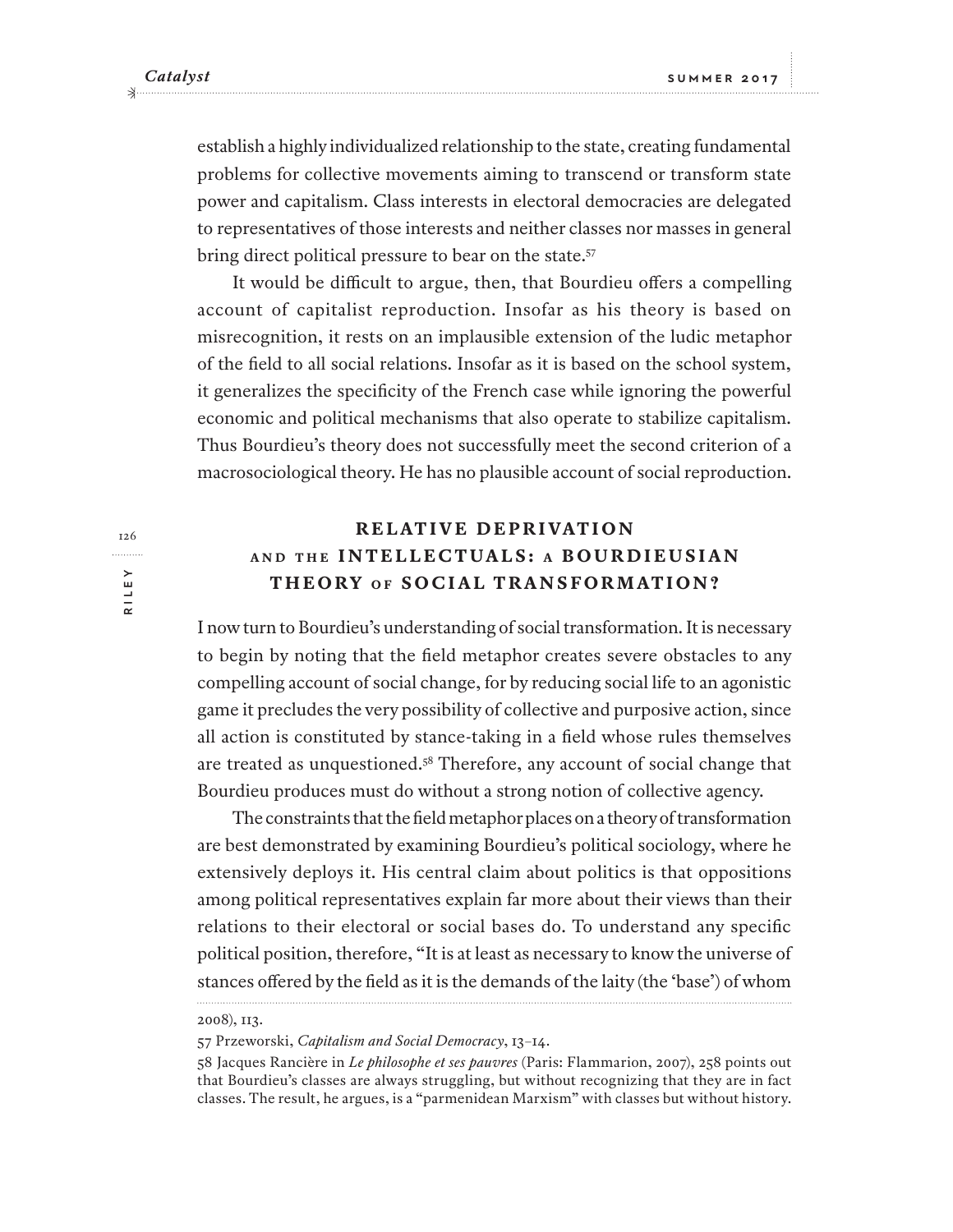those responsible for taking these positions are the declared representatives: the taking of a position, the word says it marvelously, is an act which has no meaning except relationally, in and by diference, the distinctive gap."<sup>59</sup> It is thus the diferential positions in the field of politics that account for what politicians struggle over. There is an obvious truth to this approach to modern politics, although it is hardly original to Bourdieu.<sup>60</sup>

However, by treating politics as an electoral game or "field," Bourdieu is woefully unequipped to address the decisive political events that created the modern world and thus must be central to any plausible account of social change: the English Civil War, the American Revolution and Civil War, the French Revolution, German unification, or the Italian Risorgimento. This explanatory blankness is not accidental, nor does it have to do with the absence of appropriate evidence or an aversion to "the philosophy of history," as Bourdieu himself sometimes suggests. It is, instead, a consequence of the field metaphor. This metaphor can't be used to explain these revolutionary struggles because they break with the pattern of stance-taking in an established institutional context that is the exclusive domain of Bourdieu's political sociology. It is no surprise then that there is no Bourdieusian theory of revolution, democratization, or the rise of authoritarianism yet. The types of social processes that produce these outcomes completely transcend intrafield struggles.

Without the mechanism of collective action, Bourdieu is left with two options to explain change, both of which he employs. The first is to invoke the concept of diferentiation: "In my elaboration of the notion of field, I have insisted on the process that Durkheim, Weber and Marx described, that is to say, as societies advance in time, they diferentiate themselves into special and autonomous universes — that is one of the only tendential laws on which, I think, we can agree."<sup>61</sup> Leaving aside the absurd notion that Marx and Weber thought diferentiation was a "tendential law" requiring no further elaboration, what is striking about this claim is its empty Comtean hubris. In the place of an explanation Bourdieu invokes an agentless master process

61 *Sur l'État*, 318.

<sup>59</sup> Bourdieu, "La représentation politique," 5.

<sup>60</sup> Ibid., 22; Pierre Bourdieu, "The Social Space and the Genesis of Groups," *Theory and Society* 14, no. 6 (1985): 723–44, esp. 740. The first text's debt to Michels is blindingly obvious. However, as is the case with most of Bourdieu's intellectual debts, he dismisses the source of his ideas in a footnote.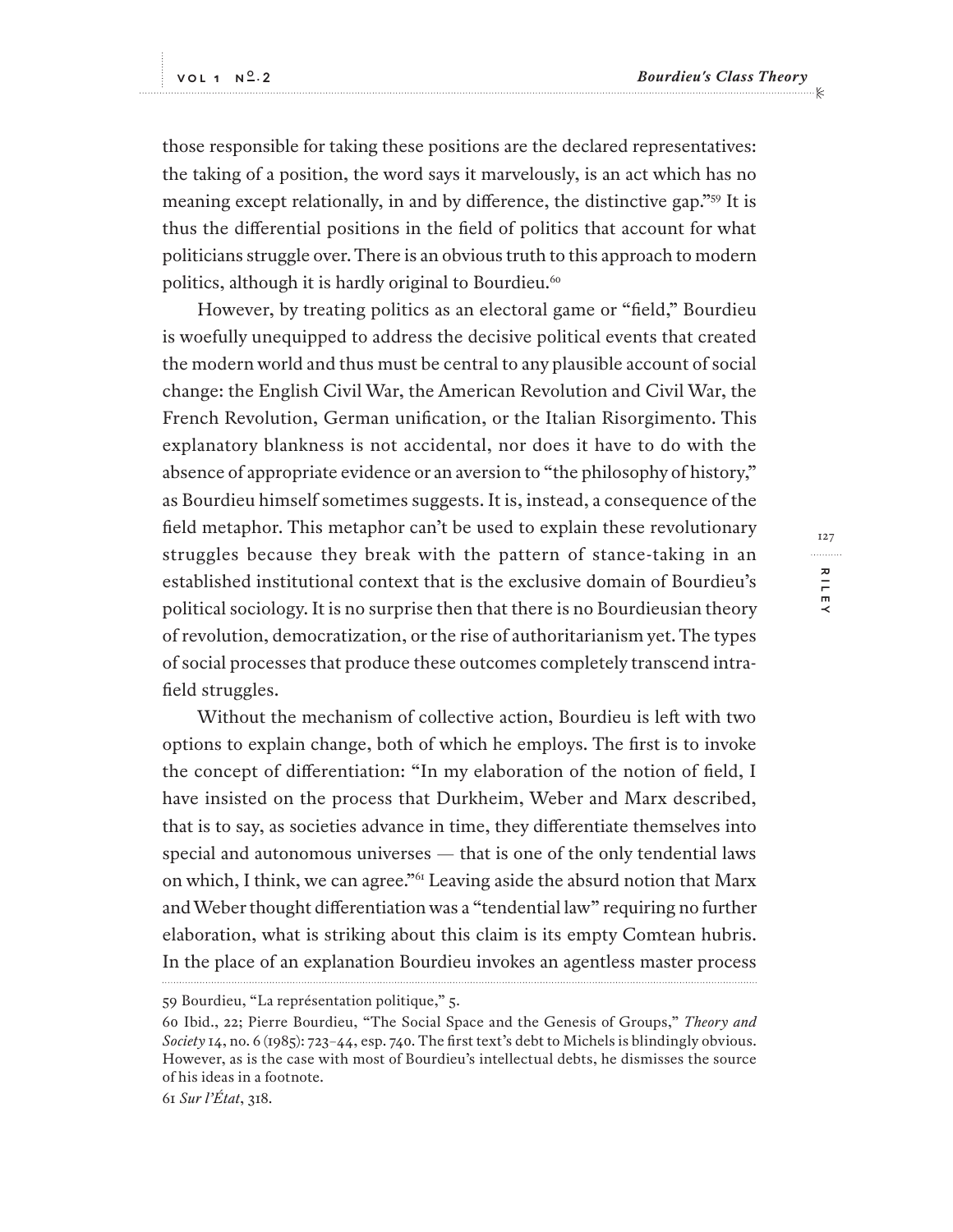unfolding "as societies advance in time." This account of social change is no account at all.

Bourdieu's second account of change shifs in the other direction from the macro dynamics of diferentiation, to agents engaged in a competitive field. In this account, which Bourdieu calls the "hysteresis efect," social change occurs because actors pursue strategies that are maladapted to the current state of the field in which they are acting. The best example of this second sort of argument is Bourdieu's analysis of the 1968 crisis. He argues that the crisis was the product of the overproduction of academic degree holders afer about 1960, who developed unrealistic career expectations because demographic expansion was driving down the value of their credentials, while their career expectations were aligned to a previous state of the academic field. The French degree holders thus were in the grips of a form of false consciousness. They thought their degrees entitled them to certain positions that would have been available to them in a previous state of the field, but these positions were becoming scarce as more people entered higher education. As a consequence, the degree holders found their degrees to be worth much less than they had expected. This disappointment led them to form an alliance with nonacademic intellectuals and the working class against the educational establishment. $62$ The various lefist movements that swept France in this period were the result of a misrecognition in which agents in "homologous" positions in social space (degree holders, nonacademic intellectuals, and the working class) came to understand themselves as similar.<sup>63</sup>

There is both a general theoretical problem with this argument and a serious empirical weakness. The theoretical problem is that it still leaves unexplained why conditions in the field changed — the explosion in the number of degree holders. In the first place, Bourdieu offers no account of why the three sets of actors suddenly found themselves in a "homologous" position. To say that they all experienced relative deprivation at the same time begs the question. The student unrest of 1968 was afer all part of a worldwide movement against capitalism and the state that remains outside of Bourdieu's explanatory framework. It is at least interesting to note that the revolts of the late sixties occurred precisely at the turning point in the world economy

<sup>62</sup> *Homo Academicus*, 162–80.

<sup>63</sup> Ibid., 175–77; Alexander's summary in *Fin de Siècle Social Theory*, 147–48, is extremely useful.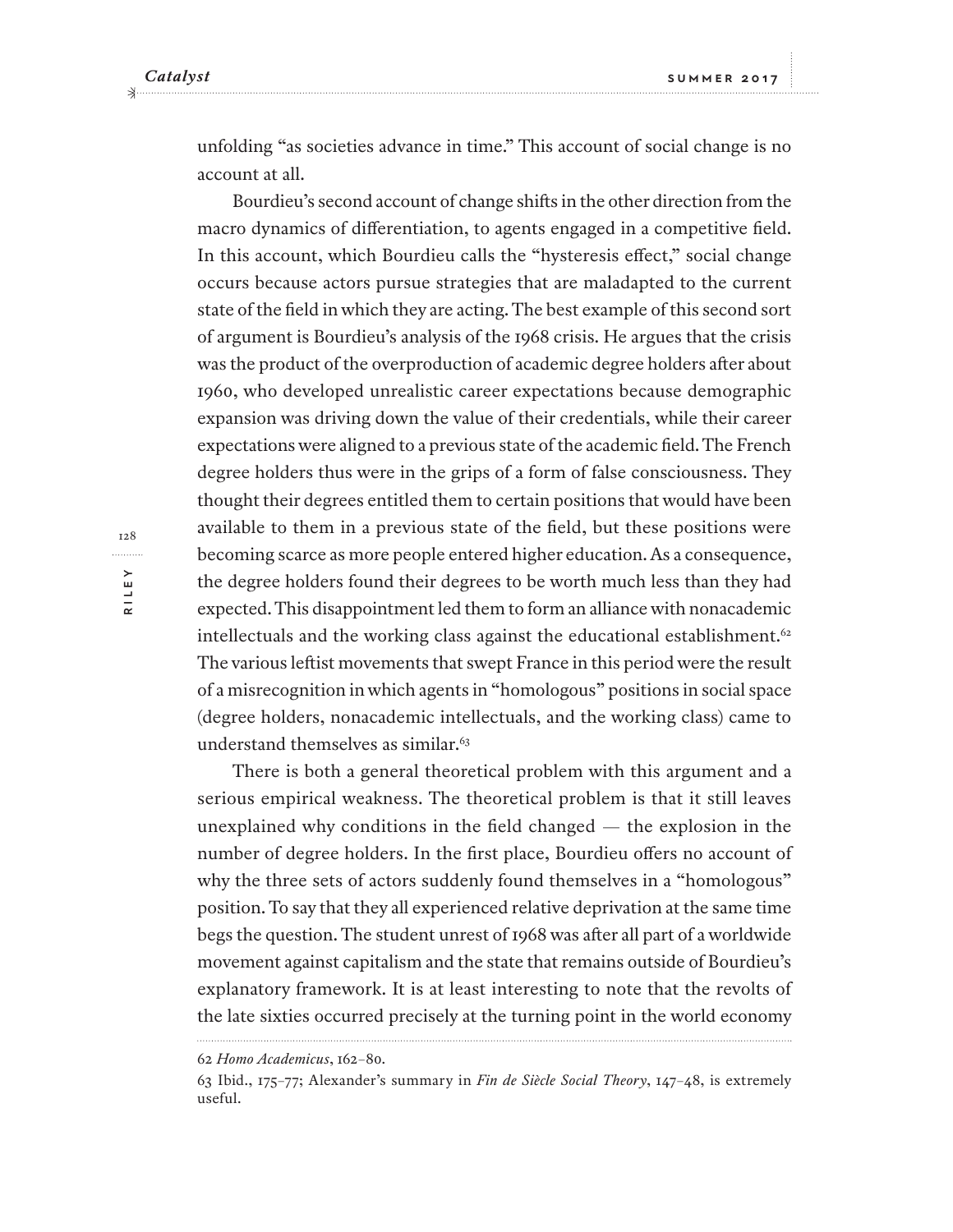from long boom to long downturn, but in Bourdieu's analysis such broader structural factors make no appearance.

Comparatively, too, the analysis is questionable. The Italian sociologist Marzio Barbagli, in a book with uncanny parallels to *Homo Academicus*, argues that an acute situation of intellectual overproduction with respect to positions characterized Italy afer unification. In the period afer World War I the situation dramatically worsened, as established intellectuals faced the prospect of unemployment afer their return from the front while recent degree holders faced diminished career prospects. These dynamics together produced a sense of "relative deprivation," as a rise in expectations created by the war combined fatally with a loss of status or career expectations.<sup>64</sup> But, in a political context characterized by an advancing revolutionary socialist party, intellectuals shifed not to the Lef but to the extreme right. In fact, Barbagli argues, many organizations of intellectuals, such as those for engineers and primary-school teachers, took part in violent repressive expeditions against working-class institutions in the early 1920s.<sup>65</sup> In short, Barbagli claims that the very same dynamic that Bourdieu argues produced lef-wing radicalization in France in '68 — a sense of relative deprivation with respect to career prospects  $-$  led to fascism in Italy.<sup>66</sup>

Since roughly the same process produced diferent outcomes in these two contexts, a satisfactory explanation of the politicization of intellectuals would seem to require the specification of factors, particularly the orientation of lef parties to intellectuals, apart from this efect itself. In sum, Bourdieu's theory of change remains vague. Indeed, what is most striking about it is its banality. One hardly needs Bourdieu in order to come up with a theory of relative deprivation.<sup> $67$ </sup> Furthermore, this theory in any case is insufficient to account for Bourdieu's central political outcome: the lef-wing politicization of French academics in the late sixties.

<sup>64</sup> Marzio Barbagli, *Educating for Unemployment: Politics, Labor Markets, and the School System–Italy, 1859–1973* (New York: Columbia University Press, 1982), 119. 65 Ibid., 119–22.

<sup>66</sup> Ibid., 10. There is still no adequate comparative historical analysis of the dynamics that lead intellectuals to the Right or the Lef.

<sup>67</sup> Michael Burawoy's gloss in *Conversations with Bourdieu: The Johannesburg Moment* (Johannesburg: Wits University Press, 2012), remains unsurpassed. There he writes, "This is a repotted version of the theory of relative deprivation that once informed so much social psychology and social movement theory" (39).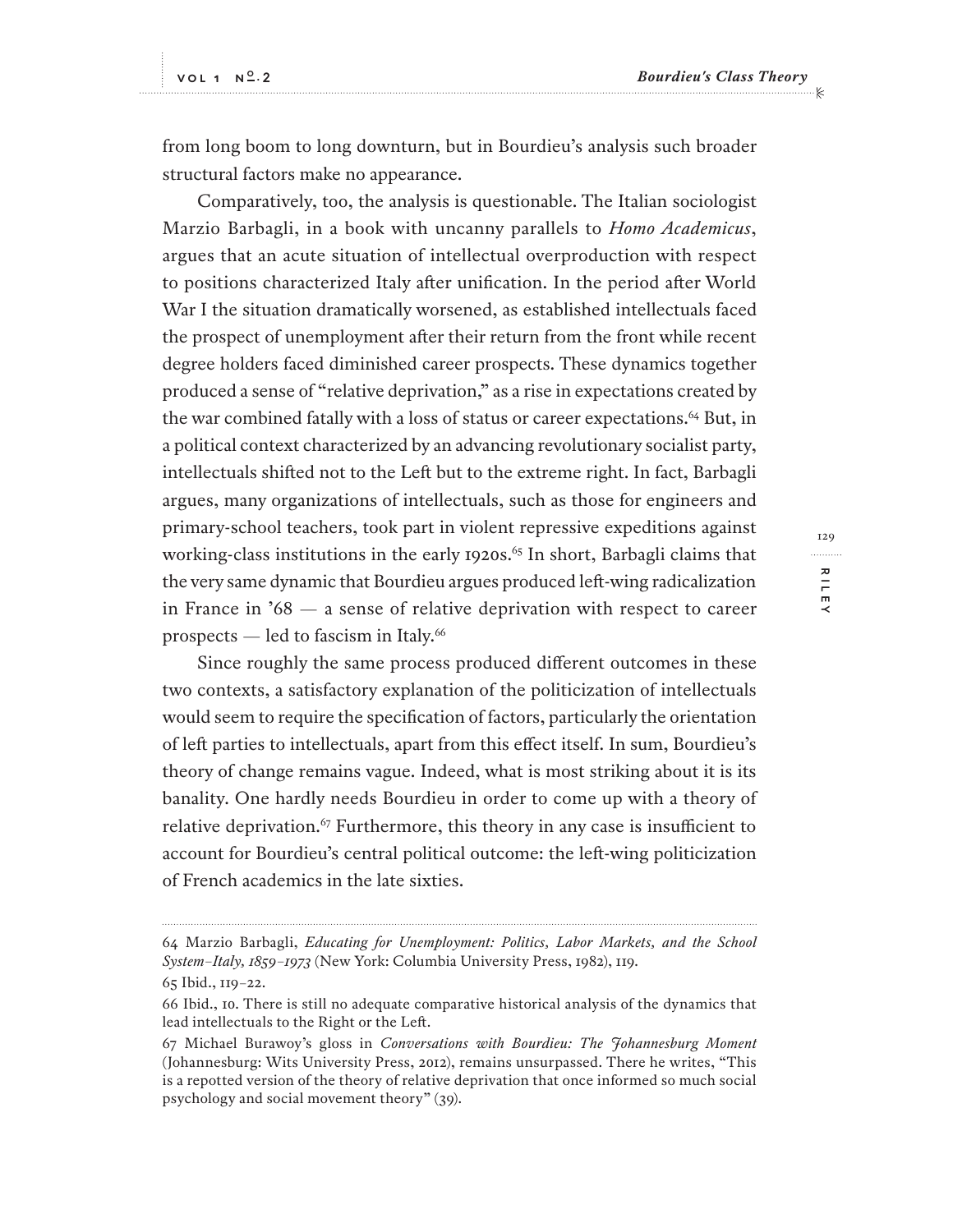Bourdieu's sociology does not therefore constitute a macrosociological theory on any of the three dimensions I identified in the introduction. His class analysis fails to link class structure to a distribution of observable behaviors. Instead, it veers toward to a series of empty tautologies as the meaning of class expands to include any social diference — including, alarmingly, taste itself. His crypto-Althusserian theory of reproduction fails to account for the political and economic dimensions of the problem, while resting on an implausible generalization of the ludic metaphor. Finally, Bourdieu's two accounts of social change (a nineteenth-century-style evolutionism and a "repotted" theory of relative deprivation) are, not surprisingly, unconvincing.

These explanatory weaknesses are not, of course, personal failings. In terms of intellectual sophistication and empirical range, Pierre Bourdieu's work is virtually peerless. The problem, paradoxical as this may sound, is that Bourdieu has no theory of class structure in the sense of a structured relationship between direct producers and surplus appropriators whose interaction could drive historical development. Bourdieu's fields do not themselves contain any dynamic of development; their occupants, mired as they are in misrecognition, can never constitute collective actors.

### **WHY BOURDIEU?**

It is important to face the facts. Despite these serious problems, Bourdieu is the sociological theorist of the hour. Indeed, when people mention "theory" in the context of a discussion about sociology, they usually mean Bourdieu. In the period between 1980 and 1984, only 2 percent of all articles in the top four sociology journals cited Bourdieu, but by the first half-decade of the twenty-first century, this had increased to 12 percent.<sup>68</sup> If these articles were restricted exclusively to ambitious theoretical treatises, one can imagine that the number would expand considerably. Wacquant's description of Bourdieu as "the most celebrated sociologist of the moment" still holds true more than a decade after Bourdieu's death.<sup>69</sup> As a British scholar recently put it, "There is no doubt about it: Pierre Bourdieu

<sup>68</sup> Sallaz and Zavisca, "Bourdieu in American Sociology," 25–26.

<sup>69</sup> Loïc Wacquant, "Further Notes on Bourdieu's 'Marxism,'" *International Journal of Contemporary Sociology* 38, no. 1 (2001): 103–109, esp. 104.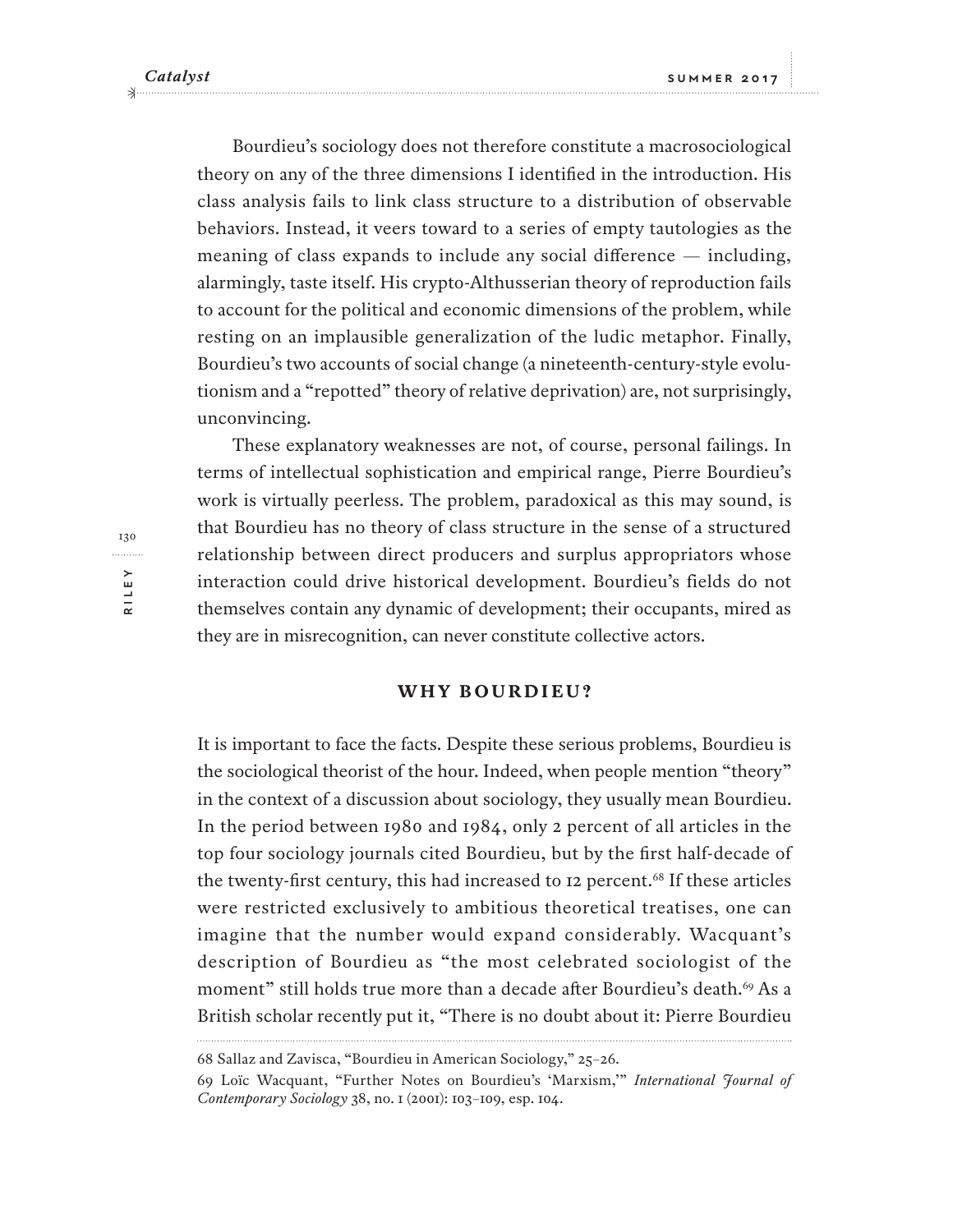is the single most influential sociologist of the later twentieth century.<sup>"70</sup> This imposes a serious puzzle. Since Bourdieu's sociology does not ofer a macrosociology, as it purports to, the attraction of his work must lie in a diferent direction. Thus a diferent approach to grasping its popularity is necessary. The remarks that follow are necessarily somewhat speculative and require real research to be substantiated. They are ofered here in the spirit of discussion.

As I argued in the introduction to this article, there are three reasons for Bourdieu's popularity among elite academics in the advanced capitalist countries, especially in the United States. First, his sociology resonates with the lived experience of academics; second, it offers an ersatz political identity to lef-oriented academics; third, it ofers a powerful defense of academic privilege and autonomy for professionally minded scholars. Bourdieusian sociology is thus best understood not as social theory at all, but as an ideological formation resting on a common experience and providing a political project that can integrate the academic "Left" and "Right."

#### **RESONANCE WITH LIVED EXPERIENCE**

Many social theories gain their plausibility because they project onto a macro scale the microsocial worlds of their producers and consumers. This is particularly so with the Bourdieu's notions of "field" and "symbolic power." It would be entirely incorrect to conclude that because these concepts are a restrictive metaphor they are therefore universally inapplicable; this would reverse Bourdieu's own dogmatism. On the contrary, the idea of field is highly applicable to academic life. Academics are in the business of stance-taking and distinction. Their cultural products do gain meaning in polemical opposition to others. It is not surprising, therefore, that some of Bourdieu's most successful analyses focus on how political stances among intellectuals are ofen thinly veiled translations of their position in the field of cultural production.<sup>71</sup>

Thus, one of the main things Bourdieu's work ofers to elite academics is a generalization of their lived experience. From the perspective of Bourdieu's

71 Bourdieu, *Homo Academicus*, xvii.

<sup>70</sup> Will Atkinson, *Beyond Bourdieu: From Genetic Structuralism to Relational Phenomenology* (Cambridge: Polity, 2016), 1.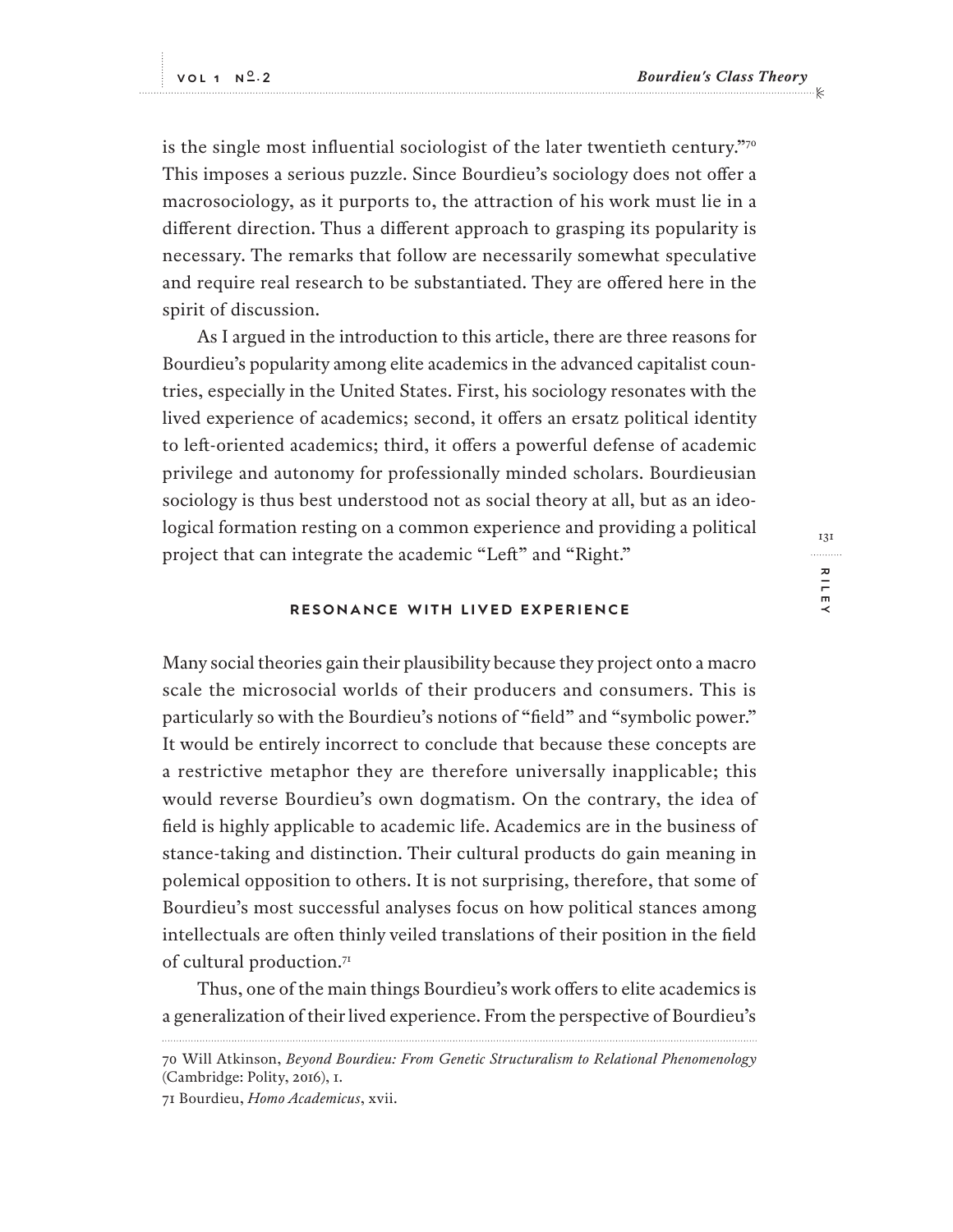sociology, their social world can appear as a microcosm of society as a whole. Indeed, the notion that social life is constituted as a "field," far from requiring a critical break with lived experience, is basically the common sense of how the world works for the professoriate.<sup>72</sup> It is therefore hard to imagine a sociological theory whose social ontology is more perfectly aligned with the lifeworld of the chattering classes.

### **ERSATZ POLITICAL ENGAGEMENT**

Bourdieu's sociology, however, ofers something more than a generalization of the "professorial" experience. It also offers an identity, one with certain parallels to what Lenin called the "professional revolutionary." Bourdieusian sociologists are a vanguard. They possess insights into the workings of the social world that derive from their social theory but are denied to the laity mired in the swamp of common sense and everyday understandings.

This entire conception is based on the notion of a radical cleft between social theory and lay knowledge, itself a consequence of universal misrecognition. Actors, insofar as they are stuck in the logic of practice, engaged in the social game, cannot grasp the real structure of the fields in which they act. They operate according to a preconscious, tacit conception of the world, a "feel for the game." Reflection on the social world, the formation of the social as an object of knowledge, cannot occur within the game. Bourdieu insists repeatedly that the attribution of a reflective capacity to agents in a field of practice is an intellectualist illusion:

Knowledge does not depend solely as an elementary relativism teaches, on the particular "situated and given" point of view that an observer takes on the object: there is a much more fundamental alteration, and a much more pernicious one, since, being constitutive of the operation of knowledge, it is likely to pass without being perceived, that practice undergoes by the sole fact of taking "a point of view" on it and thus

132. . . . . . . . . **RILEY**

<sup>72</sup> David Swartz puts the point well in *Culture and Power*: "The focus on individual competition as the predominant form of conflict in modern stratified societies certainly taps an important dimension of diferentiation in the modern period. However, this focus may also disproportionately reflect Bourdieu's own professional milieu and his choice of areas of investigation. Education and high-brow culture are supreme instances of individual competitiveness and distinction. These preferred substantive areas of investigation may have excessively shaped his view of class conflict" (188).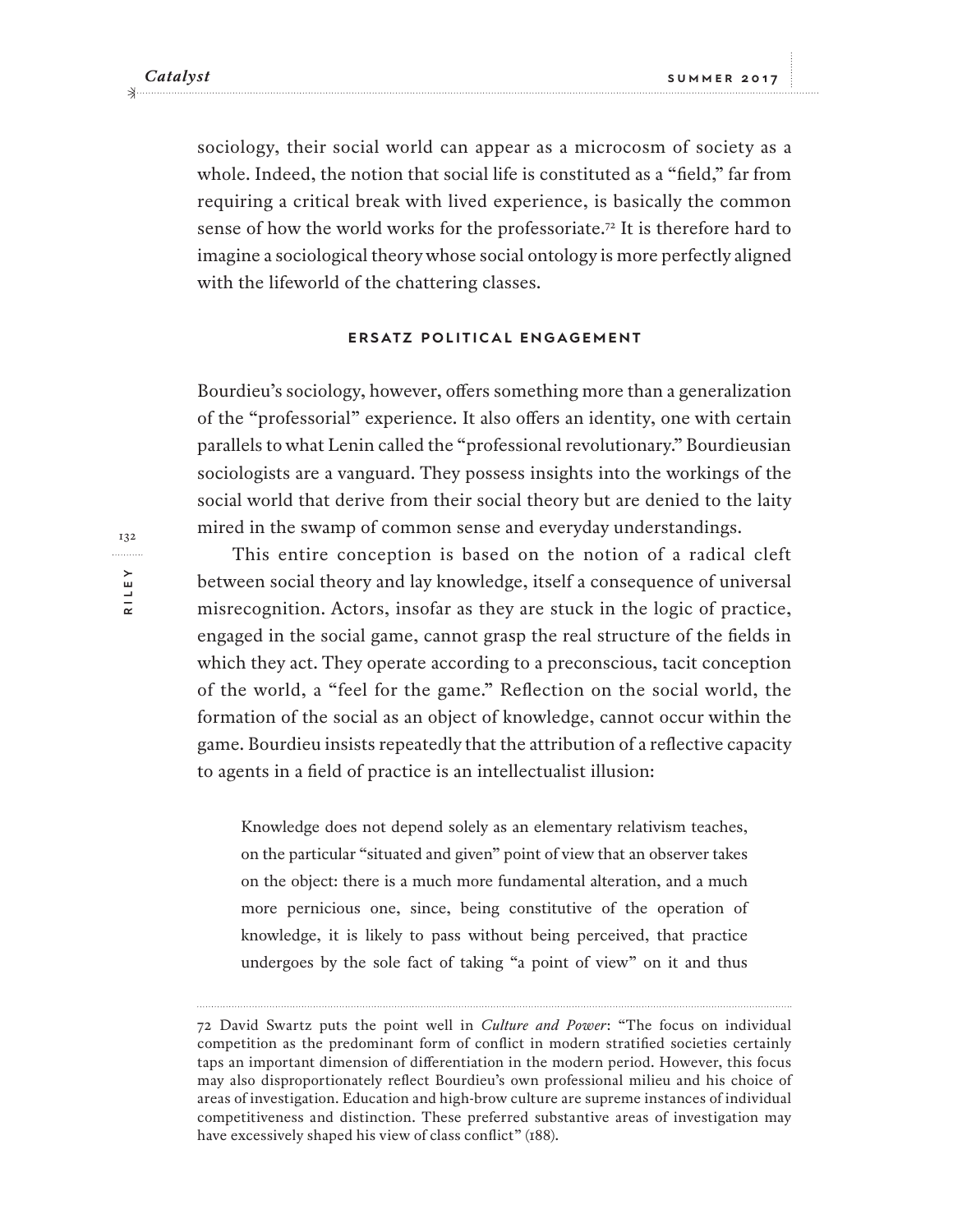constituting it as an object (of observation and analysis).<sup>73</sup>

For Bourdieu, then, reflective thought, the formation of practice as an object of analysis, requires a break with practice. Conversely, practice as lived experience requires a break with reflection. Agents can act only in so far as they *do not* reflect on their actions; reflection is, consequently, possible only from a position outside the field of action.

Sociological insight requires a break with practice, achieved through a special form of training through which budding sociologists create a new habitus or set of scientific dispositions to replace their preexisting lay ones. There is therefore a nexus between theory and practice in Bourdieu's sociology — but, unlike revolutionary Marxism, for example, this nexus has its efects primarily *within the world of sociology*.

Rogers Brubaker, in an essay that goes a long way to clarifying Bourdieu's appeal along this dimension, has grasped this point particularly clearly. He calls for a break with "conceptualist, theoreticist, logocentric reading[s]" of Bourdieu; in other words, with readings that would examine the logical coherence and empirical plausibility of Bourdieu's works. Instead, the aspiring sociologist "should aim to master practically, to incorporate into his or her habitus, the thinking tools that Bourdieu makes available."<sup>74</sup> Unfortunately, those who lack "access to Bourdieu's *atelier* [workshop] or seminar room" tend to confront his work theoretically rather than practically.<sup>75</sup> Zavisca and Sallaz express a similar idea in less elevated language when they ask "how Bourdieu's ideas have been put to use in research published in major American sociology journals."76 Bourdieu's sociology, in short, promises a kind of selftransformation. Correctly approached, it is *a way of becoming a sociologist* rather than an explanatory framework for understanding the social world.

Bourdieu's sociology, from this perspective, can be thought of as a kind of secularized radical Protestantism, promising a form of intellectual rebirth through practices of discipline designed to create a new sociological habitus. Like the Calvinist ethic Weber described, Bourdieu's sociology requires a constant examination of the self, a process glossed under the term

75 Ibid., 216.

133 . . . . . . . . . RILE **RILEY**

<sup>73</sup> Bourdieu, *Le sens practique*, 46.

<sup>74</sup> Rogers Brubaker, "Social Theory as Habitus," in *Bourdieu: Critical Perspectives*, edited by Craig Calhoun, Edward LiPuma and Moishe Postone (Cambridge: Cambridge University Press), 217, 219.

<sup>76</sup> Sallaz and Zavisca, "Bourdieu in American Sociology," 22.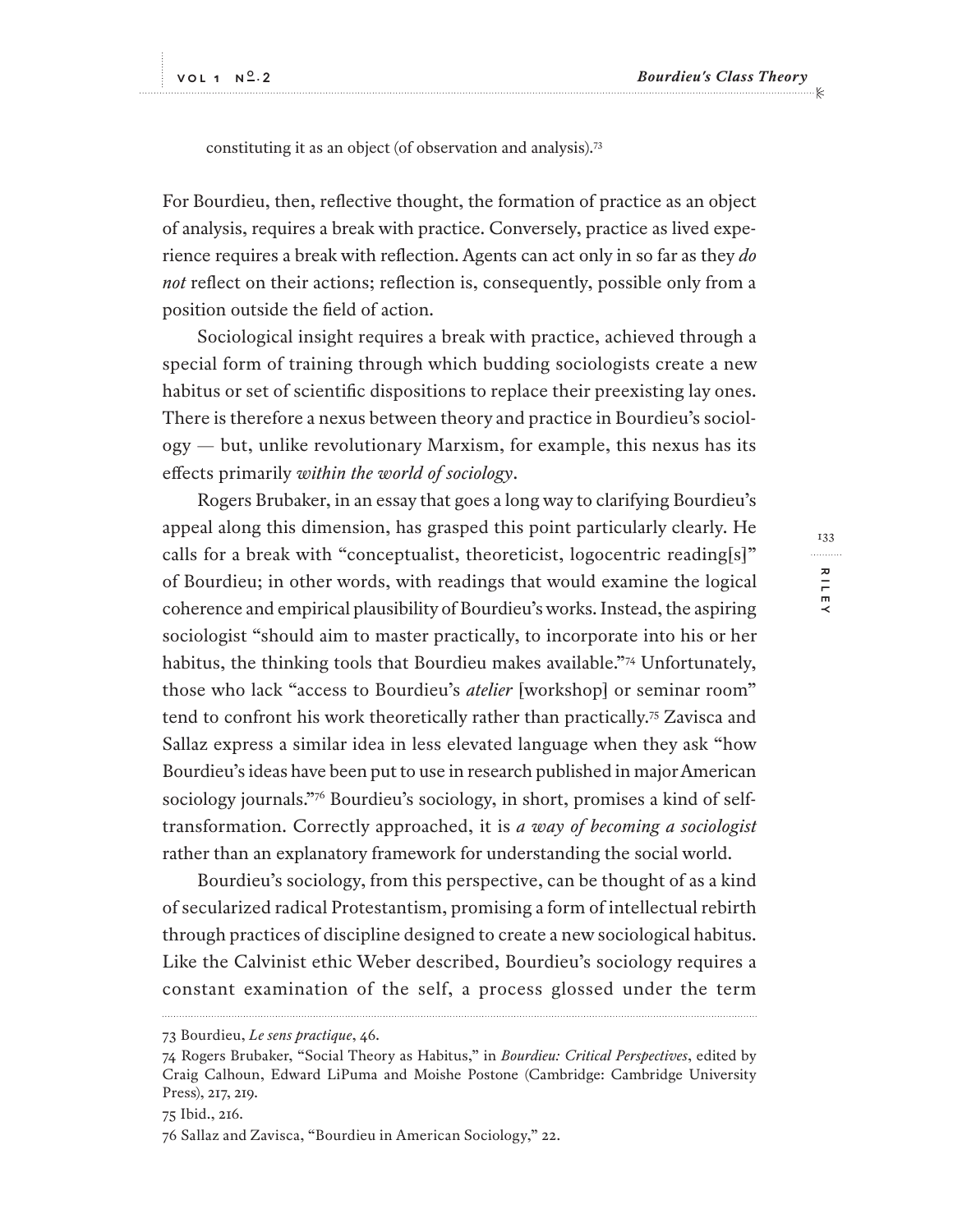"reflexivity."<sup>77</sup> Culturally, this sociology belongs to a range of other practices highly characteristic of the contemporary intelligentsia: yoga, fad diets, exercise monitors, and so on.<sup>78</sup>

Why would academics look for this? There is no reason to think that Bourdieusian sociologists are any more careerist than others; indeed, if anything, the opposite is probably true. The sorts of intellectuals who are drawn to Bourdieu tend to want to use their knowledge to better the world. But, particularly in the United States, they lack any plausible political vehicle for linking their studies to social change. There is no organizational connection between social theory and political practice: excluding, of course, the vast sea of intellectually empty and crypto-technocratic "policy-relevant" social science churned out by the truckload in American academia. One hypothesis to explain the attraction of Bourdieu's work is that it turns the potentially radical energy of social critique inward, thereby creating a form of political engagement that promises the attainable goal of accumulating "symbolic power" in lieu of confronting real exploitation and domination. The appeal is best indicated, again, by Brubaker's gloss: the point of Bourdieu's texts "is not simply to interpret the world; it is to change the world, by changing the way in which we — in the first instance, *other social scientists* — see it."<sup>79</sup> This pale recapitulation of Marx's (uncited, naturally) eleventh thesis on Feuerbach is an efective summation of Bourdieu's appeal. In him we have a thinker who mobilizes vast intellectual resources in the pursuit of a militant project to transform sociological consciousness in place of transforming society.

#### **THE DEFENSE OF ACADEMIC PRIVILEGE**

The inner-directed radicalism of Bourdieu's sociology is paradoxically connected to another distinctive feature of it: its obsession with the defense of diferentiation or "autonomy." Bourdieu's ultimate political vision, despite the radical-chic vestments in which it appears, is classic pluralism, familiar to readers of Dahl, de Tocqueville, Mosca, or Weber. This view grounds a defense of intellectual autonomy in a quite conservative sense as the institutional basis

<sup>77</sup> For a canonical discussion of this dimension of Bourdieu's work see Loïc Wacquant, "Toward a Social Praxeology: The Structure and Logic of Bourdieu's Sociology," in Pierre Bourdieu and Loïc Wacquant, *An Invitation to Reflexive Sociology* (Chicago: Chicago University Press, 1992), 36–46.

<sup>78</sup> For a good discussion of this, see Mark Greif, *Against Everything* (New York: Pantheon, 2016). 79 Brubaker, "Social Theory as Habitus," 217.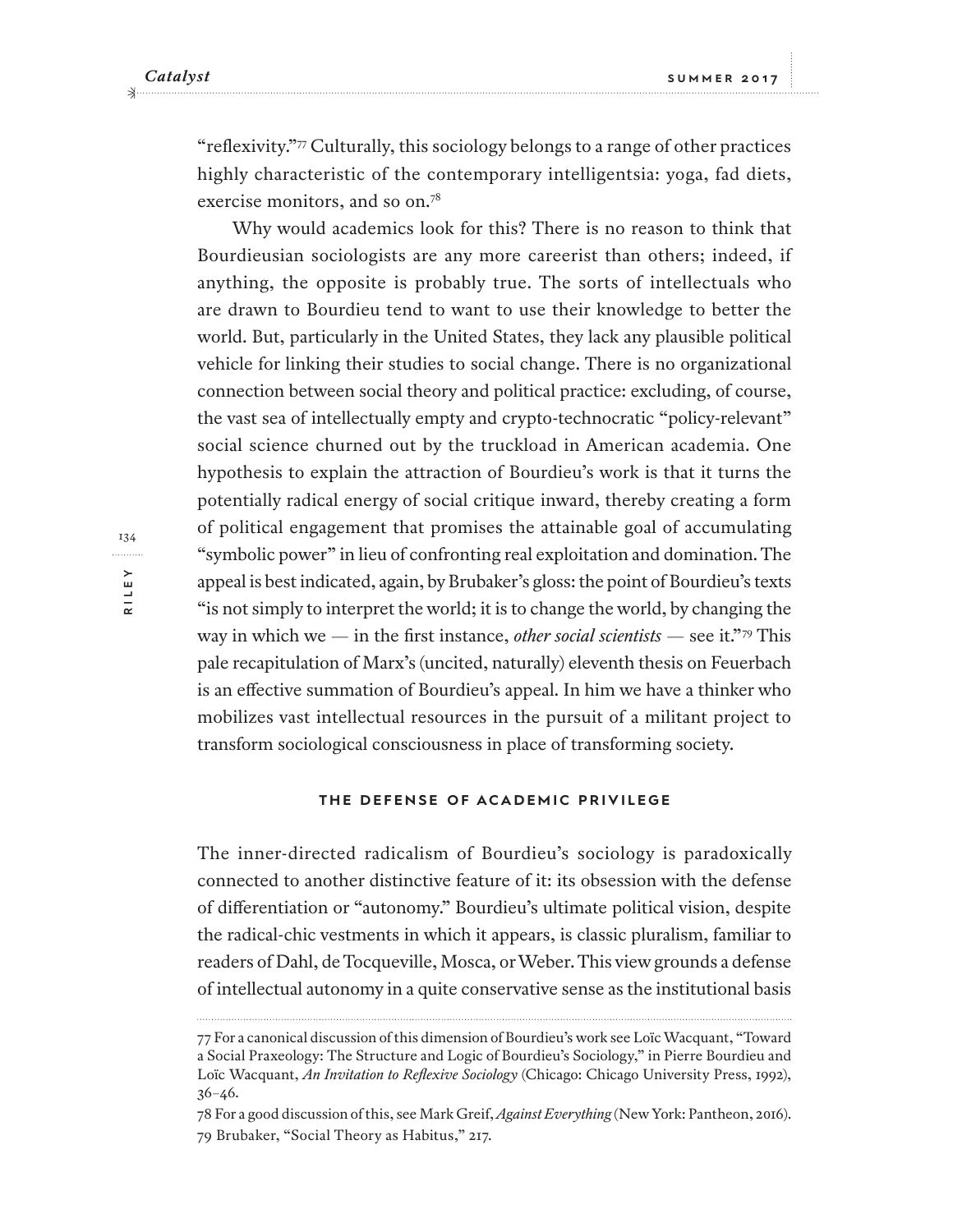for forcing the dominant class to universalize its particular interests.

This claim might seem tendentious. Therefore, it is important to acknowledge that much of what Bourdieu had to say politically was quite radical, especially at the beginning of his intellectual career in Algeria and toward the end of it, as he combated French neoliberalism during the nineties. Indeed, some of his political stances, particularly in the realm of geopolitics, are strikingly acute, incomparably superior to the bovine platitudes that pass for "political analysis" in much of US sociology.80 One litmus test of his political independence is his rightful and forceful condemnation of the NATO bombing of Serbia, at a time when many "progressives" in North America and Europe were mumbling mealy-mouthed apologetics.

But the striking thing about Bourdieu's political writings, however, is how limited they are. In the absence of any theory of capitalism, his political positions amount basically to a defense of existing arrangements against the encroachment of market logic. His fundamental political value is autonomy, particularly the autonomy of sociology, rather than freedom or equality. The intellectual foundations of this politics are rather conservative. Nowhere is this stated more clearly than at the end of *La noblesse état*:

It is clear that whatever their grounds or motives, these struggles among the dominants necessarily add to the field of power a bit of that universal — reason, disinterestedness, civic-mindedness, etc. — that, originating as it does in previous struggles, is always a symbolically efective weapon in the struggles of the moment. And, while taking care not to pronounce judgments on the comparative merits of one or another regime that are ofen identified with "political philosophy," we may advance the notion that progress in the diferentiation of forms of power is constituted by so many protective acts against tyranny, understood afer the manner of Pascal, as the infringement of one order upon the rights of another, or more precisely, as the intrusion of the forms of power associated with one field in the functioning of another. $81$ 

Bourdieu here appears to embrace a vision of society run by a plural, interlocking set of elites engaged in struggle with one another and as a result

135 . . . . . . . . . RILEY **RILEY**

<sup>80</sup> Pierre Bourdieu, *Political Interventions: Social Science and Political Action* (New York: Verso, 2008), 355–57.

<sup>81</sup> Bourdieu, *State Nobility*, 389.